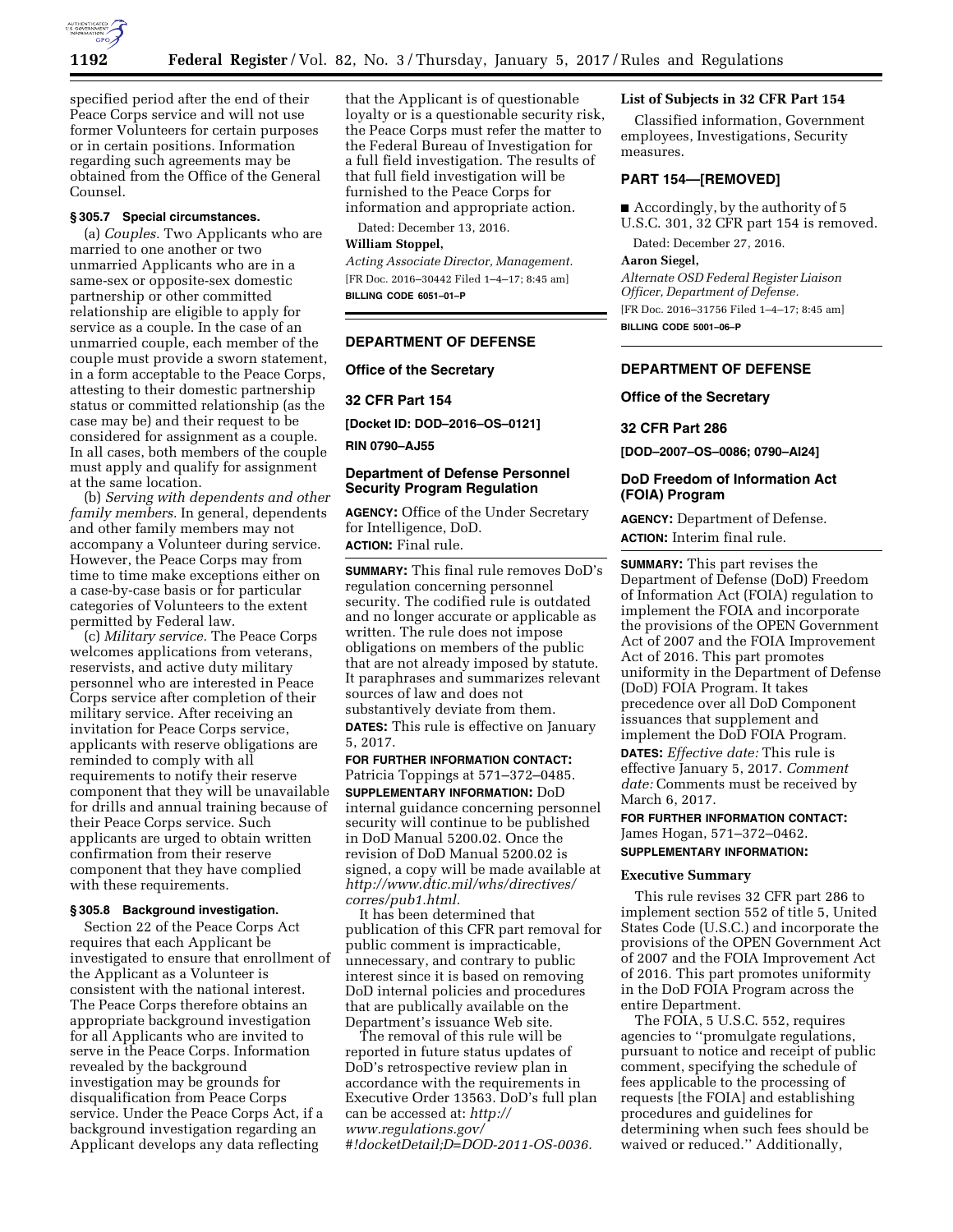according to the FOIA, an agency may, in its regulation, designate those components that can receive FOIA requests, provide for the aggregation of certain requests, and provide for multitrack processing of requests. Finally, the FOIA requires agencies to ''promulgate regulations . . . providing for expedited processing of requests for records.''

This rule implements changes to conform to the requirements of the following amendments to the FOIA: The OPEN Government Act of 2007, Public Law 110–175 and the FOIA Improvement Act of 2016, Public Law 114–185. These changes include the roles of the FOIA Public Liaison in § 286.4, § 286.5, § 286.8, § 286.9, and § 286.12; the roles of the FOIA Requesters Service Centers in § 286.3, § 286.4, § 286.5, § 286.8, § 286.9, § 286.11, and § 286.12; the processing of FOIA requests, § 286.7; the timing of responses to FOIA requests, § 286.8; and the fees schedules, Subpart E.

This regulatory action imposes monetary costs to the DoD and the public. The average cost to the DoD to implement the FOIA for the past five years is over \$82,000,000. The benefit of this regulatory action to the public is that it promotes uniformity in the DoD FOIA Program across the entire Department and provides notice of DoD's FOIA policies and procedures to the public.

The revisions to this rule will be reported in future status updates as part of DoD's retrospective plan under Executive Order 13563 completed in August 2011. DoD's full plan can be accessed at: *[http://www.regulations.gov/](http://www.regulations.gov/#!docketDetail;D=DOD-2011-OS-0036)  [#!docketDetail;D=DOD-2011-OS-0036.](http://www.regulations.gov/#!docketDetail;D=DOD-2011-OS-0036)* 

#### **Justification for Interim Final Rule**

The DoD is issuing this rule as an interim final rule with a request for comments to comply with a statutory deadline in the FOIA Improvement Act of 2016. Section 3 of the Act requires agencies to review and issue regulations in accordance with the amendments in the Act no later than 180 days after the enactment of the Act. The FOIA Improvement Act of 2016 was signed by the President on June 30, 2016; therefore, agencies need to issue regulations no later than the end of December 2016.

Additionally, this rule implements amendments made in the OPEN Government Act of 2007. The DoD's issuance of its revised FOIA regulation was previously delayed due to reorganization, process changes, and recoordination requirements based on the inclusion of the new legislative amendments and Presidential guidance.

### **Public Comments on Proposed Rule**

The DoD published a proposed FOIA rule for comment on September 3, 2014 (79 FR 52500–52524) that was not promulgated as a final rule. Just after that time, the Office of Information Policy, Department of Justice (DOJ) published its Guidance for Agency FOIA Regulations along with a recommended template to be used by agencies in the development of their regulations. Accordingly, the DoD made the decision to revise its regulation at 32 CFR part 286 so that, to the practical extent possible, it aligned with the template recommended by DOJ. The sections of the previous proposed rule that are not included in this interim rule will be in a separate internal manual, DoD Manual 5400.07. This manual contains DoD FOIA processing guidance that is internal to the department and is not legally required to be in this rule.

During the previous public comment period on the proposed rule, the DoD received a number of comments that are related to this interim rule and our incorporation of the OPEN Government Act of 2007 amendments. Those comments, and the Department's adjudication of those comments, follow.

*Comment:* The previous proposed rule contained the following definition of consultation: The ''process whereby a federal agency transfers a FOIA responsive document to another federal agency or non-government entity, in certain situations, to obtain recommendations on the releasability of the document.'' One commenter states that this definition fails to set parameters for determining when consultation is appropriate.

This commenter ''believes that a 'consultation' should occur only when another agency, agency component, or non-government entity has a 'substantial interest' in any of the responsive records or portions thereof. While FOIA is silent as to the meaning of the term 'substantial interest,' the Office of Information Policy ('OIP') suggests a 'substantial interest' exists when records either 'originate[] with another agency' or the records contain 'information that is of interest to another agency or component.' For its part, the Department of Justice's FOIA regulations provide that 'consultation' (or 'referral') is appropriate when another agency originated the record or, more generally, is 'better able to determine whether the record is exempt from disclosure.' ''

This commenter further ''proposes that DoD redefine 'consultation' accordingly: *Consultation.* The process whereby a federal agency transfers a

FOIA responsive record to another federal agency, agency component, or non-government entity, when such party has a substantial interest in the responsive record, in order to obtain recommendations on the releasability of the record. After review, the record is returned to the original agency for response to the FOIA requester or further review.''

This commenter also asks the DoD to introduce a definition of ''substantial interest'' as follows: ''*Substantial interest.* Another agency, agency component, or nongovernment entity possesses a 'substantial interest' in a FOIA responsive record, such that consultation may be appropriate, whenever (1) the responsive record originates with that same agency, agency component, or non-government entity, or (2) when the agency, agency component, or non-government entity is better positioned to judge the proper application of the FOIA exemptions, given the circumstances of the request or its familiarity with the facts necessary to judge the proper withholding of exempt material.''

*Response:* Our interim rule adopts the definition of ''consultation'' from the DOJ FOIA rule template, and we believe this is the appropriate definition. It does not contain the phrase ''substantial interest.'' Furthermore, we are not adding a definition of ''substantial interest.'' The proposed definition is too narrow and unnecessarily restricts the discretionary decision-making authority of DoD officials when determining what other agencies or DoD Components should review a requested document prior to release under the FOIA.

*Comment:* One commenter appreciates our definition because it tracks the new statutory definition codified by the OPEN Government Act of 2007 and explicitly abandons the outdated ''organized and operated'' standard proposed in guidance by the Office of Management and Budget in 1987. They go on to say that the proposed definition could be improved by explaining the manner in which ''alternative media shall be considered to be news-media entities.'' Accordingly, they requested we amend the definition of ''representative of the news media'' by incorporating the entirety of the statutory standard or by adding some short indication of the application of the fee category to nontraditional news media forms and requesters. They believe that the proposed definition itself should refer to the important role of technology vis-avis the news media requester fee category, potentially utilizing as a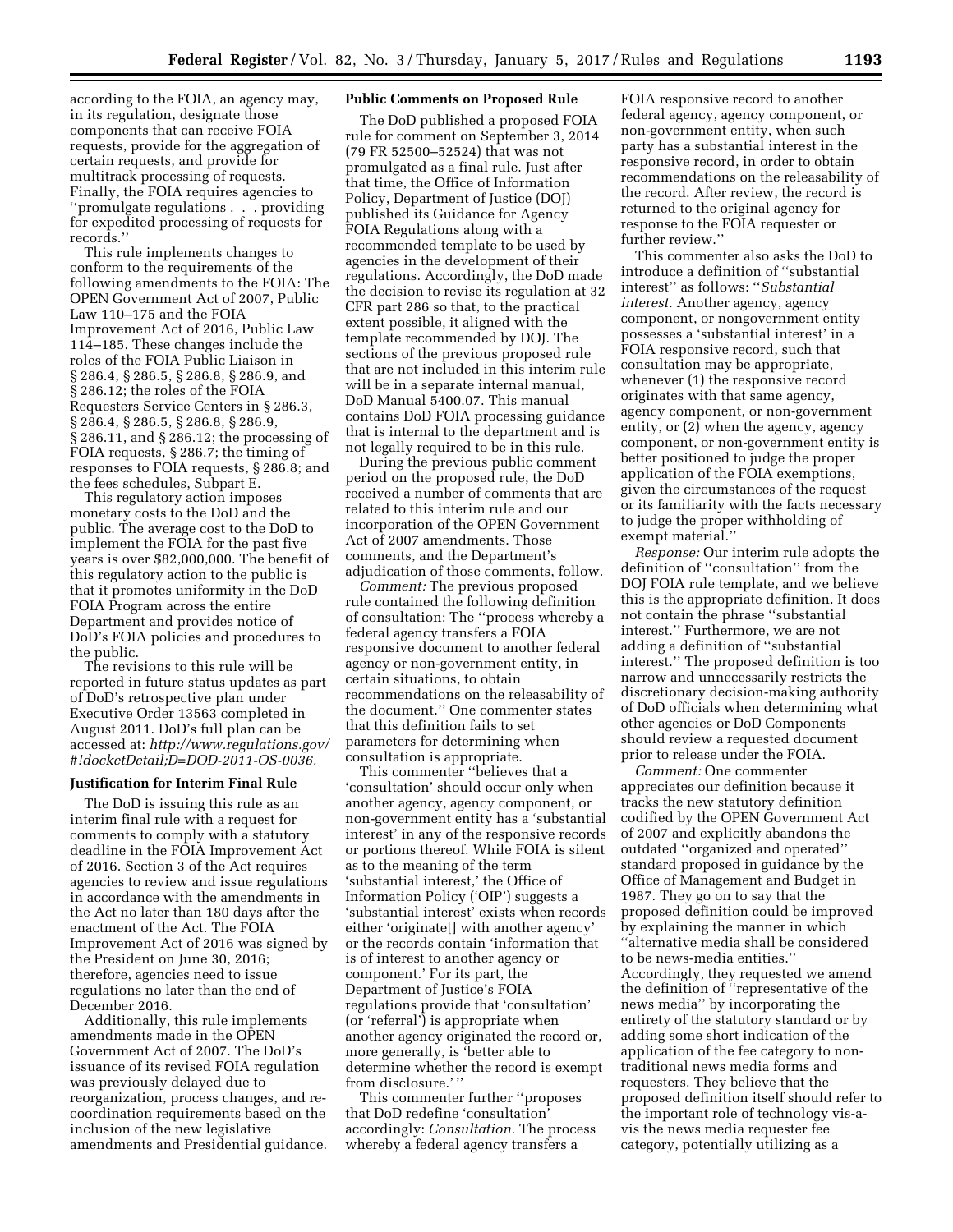starting point the examples provided in the statute.

*Response:* We appreciate the comment concerning the definition of ''representative of the news media''. With our new interim rule, we are now adopting the definition as published in the DOJ FOIA regulation template. We believe that this definition accurately reflects the Act.

*Comment:* Another commenter claims our proposed definition is deeply flawed because it states that news is information that is about current events or that would be of current interest to the public.

They go on to say that ''news can and frequently does concern historic past events. For example, there are any number of news stories that unveil the truth about important events of the past, perhaps because they were classified or restricted or secret in some manner. There are reporters who focus on important news stories about previously unknown aspects of World War II or Korea or Vietnam or the Persian Gulf Conflicts. There is important reporting on atomic veterans, Agent Orange exposure, chemical weapons testing, and so on. Why would important reporting on those past events not be considered news?''

''Limiting the definition to current events means that the government agency would be taking on the role of editor to decide what is important, and suggests that any news coverage about past events is not newsworthy. This definition is particularly disturbing because many of the important news stories involving DoD records concern past events and are precisely the type of news reporting that should be recognized as news for purposes of the Freedom of Information Act.''

''I understand that the definition could be interpreted to stretch to cover past events. But unless it is stated explicitly, there are components which may misinterpret the definition, and adhere to a narrower definition of news.''

''Therefore, I propose that the definition be amended to include the sentence: 'This may include historic past events.'"

*Response:* Because we believe the phrase ''would be of current interest to the public'' adequately addresses the commenter's concern, we did not accept this recommendation. Furthermore, this section of the definition of ''representative of the news media'' mirrors the Act and the DOJ FOIA regulation template word for word.

*Comment:* One commenter mentions that the list of tasks for the FOIA Public Liaison omits two important tasks for

the FOIA Public Liaison. ''First, there is explaining the status of an overdue request. Second, the Public Liaison can help to coordinate opportunities for a requester to clarify or narrow the scope of a request. This clarification or narrowing may require some two way discussion for the requester to understand how they may best clarify or narrow the request, including a discussion of specific impediments to the processing of the request.''

*Response:* We rejected this recommendation because it is our intention here to list only the statutory duties of the FOIA Public Liaison. We agree this list is not all-inclusive, and accordingly there could be a number other duties that FOIA Public Liaisons will perform. However, these other duties, to include those that the commenter mentions, are included within the scope of the statutory duties of the FOIA Public Liaison.

*Comment:* One commenter recommends a change to the section concerning Confidential Commercial Information. Specifically, the DoD mirrors the language of Executive Order 12600, which says that when providing the submitter of commercial information the opportunity to provide comment on the agency's release of its information under the FOIA, DoD Components should provide the submitter with a reasonable amount of time to comment. The commenter recommends, instead, that the submitter be given ten business days to respond to the notice with reasons for withholding disclosure. If the submitter fails to respond within the allotted ten days, the Agency must conclude that the submitter has no objection to disclosure of the requested information.

*Response:* We appreciate this comment, and agree that ten business days is a very reasonable time frame. However, because of the wide diversity of acquisition environments within the Department of Defense, it may be the case a longer period of time would be more reasonable. The DoD Components have very different acquisition environments; we have contracts concerning, for example, uniforms, office supplies, landscaping, complex information technology systems, satellites, healthcare, construction, and food. Accordingly, we believe that the individual components are best situated to determine the reasonable time for submitter response for their unique situations.

*Comment:* Once commenter recommends that upon submission of confidential information by the submitter to the DoD, the DoD should require the submitter to designate with good-faith effort any portions of the submission the submitter considers to be exempt under Exemption 4. A goodfaith effort designation can be useful because it allows the DoD to work with information submitted beforehand that would help in its determination on whether to disclose information submitted by the submitter. They further suggest that the submitter's designation expire ten years after the date of submission unless the submitter requests, and provides justification for, a longer designation period. They state that the proposed section should be added as follows: ''*Designation of confidential business information.* In the event a FOIA request is made for confidential business information previously submitted to the Government by a commercial entity or on behalf of it (referred to as a 'submitter'), the regulations in this section apply. When submitting confidential business information, the submitter must use a good-faith effort to designate, by use of appropriate markings, at the time of submission or at a reasonable time thereafter (generally, within 30 days), any portions of the submitter's submission the submitter considers to be exempt from disclosure under FOIA Exemption 4, 5 U.S.C. 552(b)(4). The submitter's designation will expire ten years after the date of submission unless the submitter requests, and provides justification for, a longer designation period.''

*Response:* Some DoD Components have adopted a similar practice, and we believe that given the wide variety of DoD contracts (as described in the previous response), this procedure is best left with the components to determine whether it's appropriate for them. Additionally, this is actually an acquisition and not a FOIA policy recommendation; therefore, this rule is not the appropriate place for the policy. Furthermore, this policy (of proactively determining the confidential business information without a FOIA request) suffers from a defect. When a FOIA request is received for this type of information, the FOIA provides the ''push'' to the Agency to release the information, and Executive Order 12600 provides the submitter the opportunity to protect it. With the FOIA, the Agency has the legal authority to release information over the objections of the submitter, and with the Executive Order the submitter can prevent such a release under the Administrative Procedures Act. However, in the process recommended by this commenter, if the submitter asks the Agency to protect information that the Agency clearly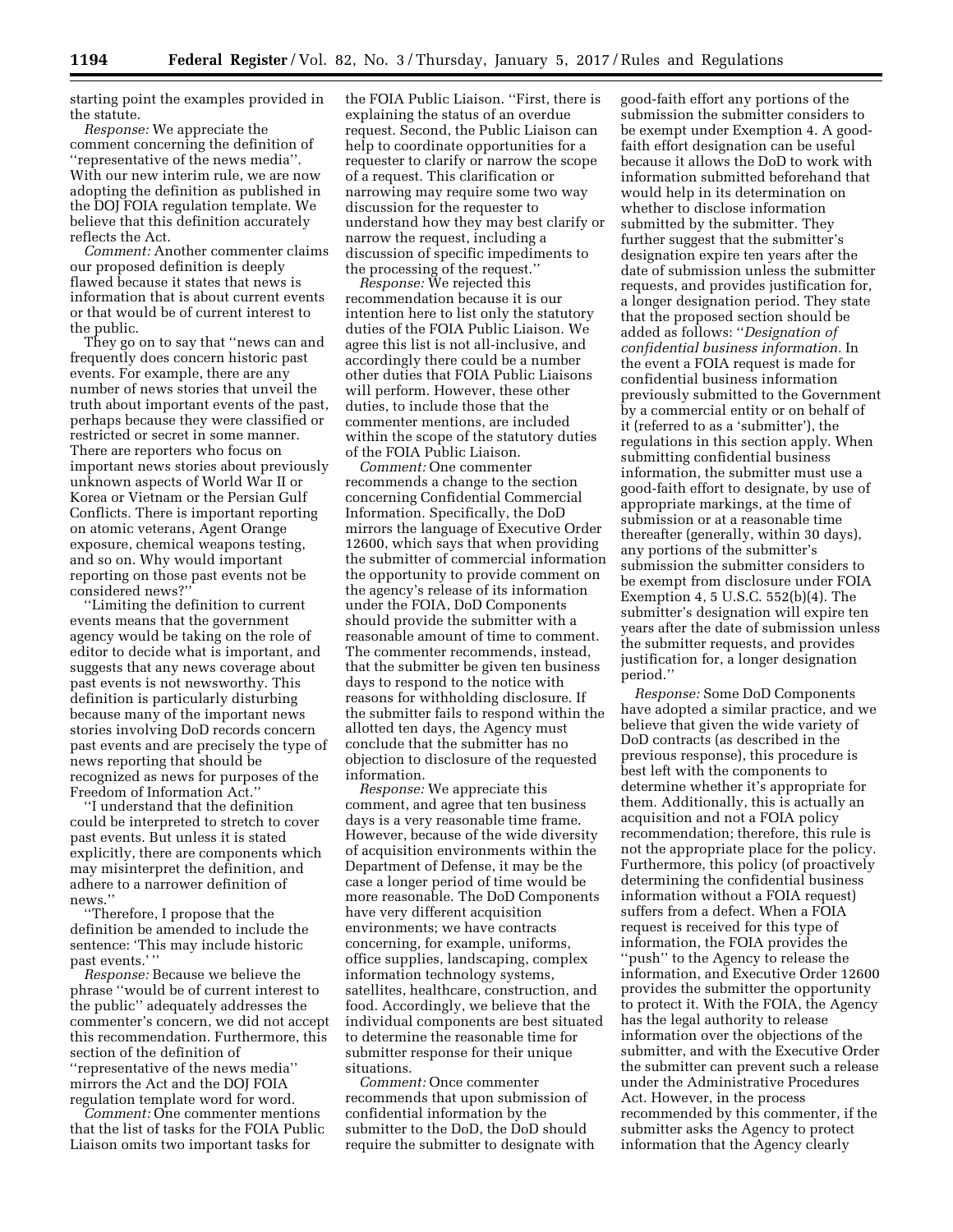believes is not protectable under Exemption 4, it has no recourse to persuade or convince the submitter to made a more reasonable determination. The inevitable, yet unintended, consequence would be less contract information being released to the public; in effect, less transparency.

*Comment:* A commenter discussed our proposed rule's reference to the FOIA exclusions, 5 U.S.C. 552(c)(1)–(3). They believe that this allows the DoD to make a misrepresentation regarding the actual existence of records to the requester. Specifically, they objected to the following wording: Because of the possibility of the existence of excluded records, DoD law enforcement components will respond to all FOIA requests when no records are located or when located records fall within an exclusion by stating that no records responsive to the FOIA were found.

This commenter believes ''the justification the proposed regulation provides for misrepresentation—'the possibility of the existence of excluded records'—is insufficient. The FOIA contemplates a need for nondisclosure in cases of records the release of which could threaten the efficacy of law enforcement, but in no way does it countenance lying to requesters. Law enforcement may reasonably demand flexibility in the principles of open government that the FOIA seeks to advance, but it cannot require complete abdication of those principles. It is also unclear from the proposed regulations whether the DoD would believe itself authorized to make misrepresentations to Legislatures as to the existence of (b)(7) records.''

This commenter recommends instead that the agency follow the approach set out in the Department of Justice's guidelines regarding exclusions. The agency should have internal accountability mechanisms to ensure that exclusions are not overused. It should also include language in all FOIA responses informing the requester of the existence of exclusions and should also post information about exclusions on its public Web site.

*Response:* The procedures that we had in the proposed rule were appropriate and in accordance with the Act and DOJ procedural guidance. However, we have deleted much of the procedural guidance for exclusions and now our section on this topic mirrors the DOJ FOIA regulation template.

*Comment:* One commenter appreciated the requirement that a FOIA Requester Service Center must provide a requester with an estimated date of completion for their FOIA request when the requester enquires about the status

of a request. However, the commenter also indicated that there is not a good accountability measure listed to ensure that dates given are given in good faith.

*Response:* We are not sure what the commenter means by ''accountability measure,'' or how it would apply to this rule. Therefore, we did not adopt their recommendation.

*Comment:* One commenter recommend that in the section concerning expedited processing, we should provide examples of compelling need, imminent loss of due process rights, and humanitarian need.

*Response:* We appreciate this comment; however, for the sake of brevity, we are not including examples. Furthermore, in this case the use of examples risks the possibility of adding confusion to the understanding of the issue.

*Comment:* One commenter is concerned that we were separating the definition of compelling need from the main body of the regulation.

*Response:* We appreciate this comment. Our previous proposed rule had a definitions section separate from the body of the rule. Now that we are publishing our rule according to the DOJ FOIA regulation template, the definition is located within the body of the rule.

*Comment:* In the fees section of our proposed rule, and in our current rule, we have a ''business as usual approach'' concerning the costs associated with the processing of electronic records. Specifically, the proposed rule said that a ''business as usual approach exists when the DoD Component has the capability to process a FOIA request for electronic records without a significant expenditure of monetary or personnel resources. DoD Components are not required to conduct a search that does not meet this business as usual criterion.'' A commenter mentions that this has no foundation in law, and obfuscates the true reasonableness standard for electronic searches set out in 5 U.S.C. 552(a)(3)(C). They propose that it should be eliminated.

*Response:* We agree with the commenter and have removed the ''business as usual'' criterion.

*Comment:* One commenter is concerned about the absence of ''substantial interest'' in the discussion of consultations with and referrals to other agencies, agency components, or non-government entities. They mention the proposed rule contains varying references to ''substantial interest,'' ''equity interest,'' and ''interest or equity.'' This commenter recommends that DoD standardize its language by using ''substantial interest'' to avoid confusion. It also should provide a clear

statement that consultation ought never to occur with an entity that does not possess a substantial interest in responsive records.

*Response:* Because we have adopted the DOJ FOIA regulation template, we have standardized the use of the word ''interest,'' it is not further modified by ''substantial'' or ''equity''.

*Comment:* One commenter recommends that DoD revise the practice of not advising FOIA requesters that a consultative process has been undertaken ''unless information is withheld by the consulted agency.'' This commenter believes that ''transparency and an open government—hallmarks of FOIA—mandate that agencies provide requesters with this information.''

*Response:* Because we have adopted the DOJ FOIA regulation template, which does not include this practice, the interim final rule also does not include guidance to not inform FOIA requesters of consultations.

*Comment:* Concerning the procedure of advising FOIA requesters of their appeal rights, one commenter states that the time limits on submission of administrative appeals should recognize the Justice Department's statements on the possibility of lengthy delays on mail reaching government agencies due to security screening. They suggest that the postmark of the letter can be used to satisfy the appeal deadline for an administrative appeal, as is permitted in most legal situations.

*Response:* With our adoption of the DOJ FOIA regulation template, we have now adopted this procedure.

*Comment:* One commenter mentions the language in our proposed rule which concerns commercial requesters. It indicates that a ''representative of the news media could make a FOIA request that is for commercial use (*e.g.,* a magazine publisher asking for duty addresses of DoD personnel to solicit them to buy subscriptions to the magazine).'' The commenter notes that while it is theoretically possible that if a FOIA request could be submitted to DoD by a member of the news media for such a purpose, such a scenario is unlikely and, at the very least, uncommon. This commenter further contents that a FOIA request is submitted by a member of the news media, there should be a strong presumption that the requestor is entitled to classification as a ''representative of the news media'' for fee purposes.

*Response:* We agree, and with our adoption of the DOJ FOIA regulation template, this subsection was deleted.

*Comment:* One commenter mentions that our proposed subsection on fees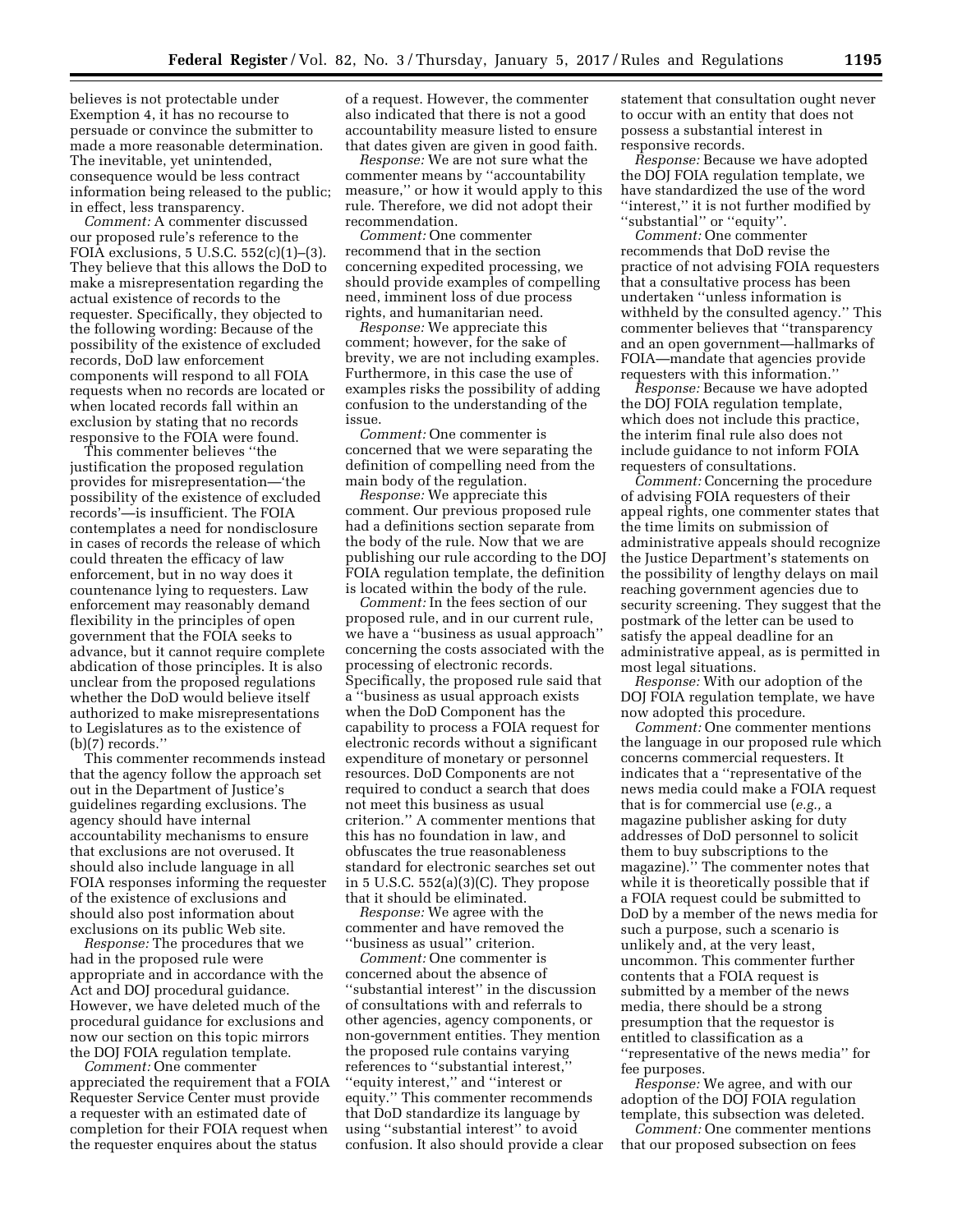discusses examples of news media entities such as publishers of periodicals who make their products available for purchase or subscription by the general public. This commenter believes that this requirement fails to include the large variety and number of online news organizations, many of which provide their products free of charge to internet readers. Therefore, they propose that the subsection should be adjusted to recognize this reality. They ask that we ''remove the requirement that a publisher of periodicals must make their products available for purchase or subscription, as that requirement unnecessarily impedes the qualification of many legitimate news media entities at the present time.''

*Response:* Because we are adopting the DOJ FOIA regulation template, this phrase is no longer in our regulation.

*Comment:* Another commenter had a similar issue with this section. ''[The] FOIA states that examples of newsmedia entities include 'publishers of periodicals . . . who make their products available for purchase by or subscription by *or free distribution to the general public.*' The Proposed Rule, on the other hand, inexplicably truncates the definition to exclude publishers that make their publications available for 'free distribution to the general public.' There are countless media entities that provide their services to the public for free or through an advertisement-based model, including the overwhelming majority of broadcast and online news outlets. ABC News, National Public Radio, CBS News, Slate, NBC News, Politico, Pro Publica, and PBS are just a handful of examples of organizations that provide news to the public for free. It would be absurd for the DoD not to recognize these and other news organizations that provide free or advertising-supported journalism as representatives of the news media.''

''Furthermore, the authority under which the DoD is empowered to promulgate regulations regarding its implementation of FOIA, 5 U.S.C.  $552(a)(4)(A)(i)$ , states that [s]uch agency regulations *shall* provide that . . . [e]xamples of news-media entities are . . . publishers of periodicals (but only if such entities qualify as disseminators of 'news') who make their products available for purchase by or subscription by or free distribution to the general public.''

''While the statute says such examples are 'not all-inclusive,' the DoD cannot promulgate regulations that are *less*  inclusive than what Congress has indicated. As the Supreme Court has

held with regard to an agency's construction of a statute which it administers, '[i]f the intent of Congress is clear, that is the end of the matter; for the court, as well as the agency, must give effect to the unambiguously expressed intent of Congress.' Therefore, [we urge] the DoD to expand its definition of news-media entities to include publishers who make their products available for free to the public, in accordance with the express direction of Congress in the 2007 OPEN Government Act.''

*Response:* Our adoption of the DOJ FOIA regulation template revises this subsection to satisfactorily adopt this commenter's recommendation.

*Comment:* One commenter requests that DoD elaborate on the meaning of ''alternative media.'' Specifically, they state: ''While DoD has followed FOIA's instruction to consider evolving 'methods of news delivery' and 'alternative media' formats when defining a news media entity, the proposed section would benefit from some examples that could provide guidance to FOIA officers when considering fee category requests. Specifically, [we are] concerned that nascent news media organizations, which have yet to demonstrate a large readership or a history of reporting and dissemination, could be excluded.''

''Ensuring an expanded definition of 'alternative media' is entirely consistent with judicial precedent. For example, the U.S. Court of Appeals for the District of Columbia Circuit has noted that FOIA's legislative history demonstrates 'it is critical that the phrase 'representative of the news media' be broadly interpreted if the act is to work as expected. . . . In fact, any person or organization which regularly publishes or disseminates information to the public . . . should qualify . . . as a 'representative of the news media.' The U.S. District Court for the District of Columbia has similarly construed DoD's current fee category regulation, 32 CFR 286.28(e)(7)(i), to include, for example, regular publishers of periodicals, even when those periodicals are simply disseminated by email or posted on a frequently visited Web site.''

''The legislative history of FOIA also suggests the need for improvement in the treatment of 'alternative media.' Senator Patrick Leahy, co-sponsor of the OPEN Government Act, stated that the changes to the definition of 'representative of the news media' would ensur[e] that anyone who gathers information to inform the public, including . . . bloggers, may seek a fee waiver[.]' He also stated that the new definition covered 'Internet blogs and

other Web-based forms of media free newspapers and individuals performing a media function who do not necessarily have a prior history of publication.' Co-sponsor Senator John Cornyn affirmed Senator Leahy's view that the new definition 'grants the same privileged FOIA fee status currently enjoyed by traditional media outlets to bloggers and others who publish reports on the Internet.' ''

''Accordingly, [we request] that DoD expand the proposed definition of 'representative of the news media' by incorporating the entirety of the statutory standard and by adding some short indication of the application of fee category to non-traditional news media forms and requesters.''

*Response:* We understand and appreciate this recommendation; however, we are not revising this subsection as requested. We do not believe that an expanded definition of ''alternative media'' is necessary. Any such elaboration or definition risks excluding some types of alternative media. Additionally, the DOJ FOIA regulation template, which we have adopted, does not contain any such expanded definition.

*Comment:* This same commenter requests ''that DoD provide further explanation of how it will determine whether potential news media requesters possess the editorial skill to use responsive records to create a 'distinct work' and the sufficient intent to 'distribute[] that work to an audience.' News media requesters often prove this skill and intent with varying levels of specificity. DoD should clarify the standard of proof it will apply to these requests. Moreover, it should clarify the extent to which information about the requester that is not contained in the request will be used to determinate the veracity of a requester's claims. For example, DoD should explain whether it is appropriate to examine the history of an organization, its past practices with regard to FOIA records, and the detail of its planned use of responsive records, subject to editorial considerations and the content of the production. [We recommend] that DoD permit after-the-fact factual considerations, but that it remind FOIA offices that news media requester status is not static, so as to accommodate nascent news media persons or entities and others transitioning into news reporting.''

*Response:* We appreciate this recommendation; however, we do not believe that this rule is the appropriate place for a further explanation of how we should determine whether a potential news media requester meets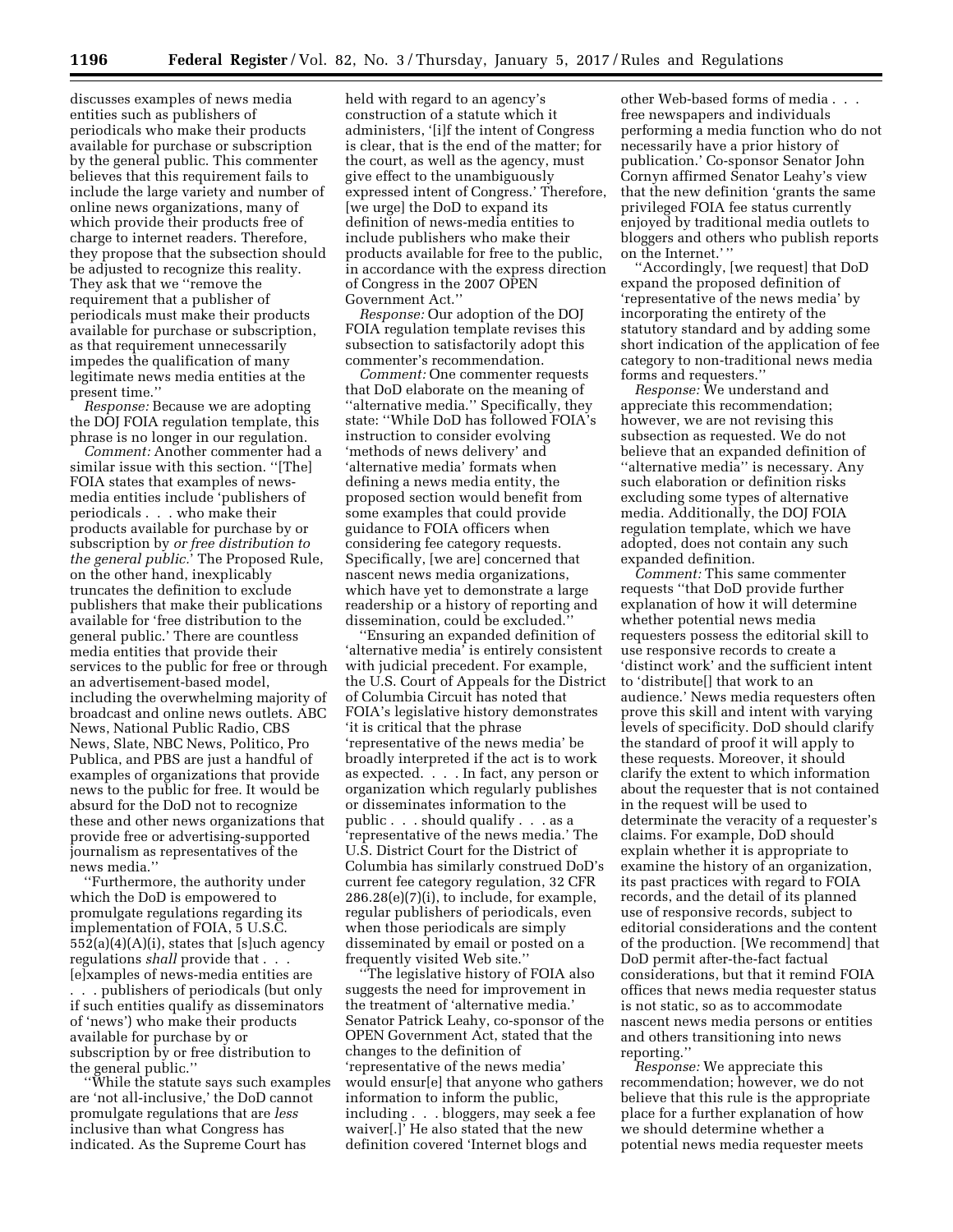the statutory standard or not. DOJ has not provided guidance in this area, and if they do we will pass it to the DoD Components.

*Comment:* This commenter also points out that the proposed rule states, in part, that ''[f]reelance journalists may be regarded as working for a news organization. . . .'' This commenter contends that ''this language appears to largely mirror the language in the 2007 OPEN Government Act, which was codified at  $5$  U.S.C.  $552(a)(4)(A)(iii)$ . However, the language of the Proposed Rule changes the imperative 'shall' of FOIA to a permissive 'may.' As stated above, the authority under which the DoD is empowered to promulgate regulations regarding its implementation of FOIA, 5 U.S.C. 552(a)(4)(A)(i), states that '[s]uch agency regulations *shall* provide that . . . [a] freelance journalist *shall* be regarded as working for a news-media entity. . . .' The DOD has no power to modify a clear and essential term contained in a statute through the regulatory process. The Proposed Rule must be changed such that it properly reflects the will of Congress.''

*Response:* The DOJ FOIA regulation template, which we adopted, uses the term ''will'' which we believe has the same imperative force as ''shall''.

*Comment:* This commenter also is concerned that a subsection of the proposed rule may be interpreted too narrowly by FOIA officers. The proposed rule states that ''[a] person or entity that merely disseminates documents received pursuant to the FOIA to an audience would not qualify as a representative of the news media because, in this case, the person or entity is not using editorial skills to turn raw materials into a distinct work.'' The commenter contends ''While it is true that FOIA defines 'a representative of the news media' as a person or entity that gathers information and uses its editorial skills to turn such information into a distinct work for distribution, the Proposed Rule would benefit from clarifying language instructing FOIA officers that it should be interpreted liberally in favor of the requestor. A person or entity that meets the definition of 'a representative of the news media' may, in certain circumstances, disseminate documents received pursuant to a FOIA request in full, oftentimes publishing such documents online alongside or as a supplement to a news article or other commentary. This practice is beneficial, and should not lead to the denial of media fee status.''

*Response:* We believe that this paragraph does not contradict the FOIA; it is very clear that the Act requires a representative of the news media to use ''editorial skills.'' However, since this sentence is not in the DOJ FOIA regulation template, we do not have it in our interim rule.

#### **Regulatory Procedures**

*Executive Order 12866,* ''*Regulatory Planning and Review*'' *and Executive Order 13563,* ''*Improving Regulation and Regulatory Review*''

Executive Orders 13563 and 12866 direct agencies to assess all costs and benefits of available regulatory alternatives and, if regulation is necessary, to select regulatory approaches that maximize net benefits (including potential economic, environmental, public health and safety effects, distribute impacts, and equity). Executive Order 13563 emphasizes the importance of quantifying both costs and benefits, of reducing costs, of harmonizing rules, and of promoting flexibility. This interim final rule has been designated a ''significant regulatory action,'' although not economically significant, under section 3(f) of Executive Order 12866. Accordingly, the rule has been reviewed by the Office of Management and Budget (OMB) under the requirements of these Executive Orders.

## *Public Law 104–4,* ''*Unfunded Mandates Reform Act*'' *(2 U.S.C. Ch. 25)*

This interim final rule is not subject to the Unfunded Mandates Reform Act because it does not contain a federal mandate that may result in the expenditure by state, local, and tribal governments, in the aggregate, or by the private sector, of \$100M or more in any one year.

## *Public Law 96–354,* ''*Regulatory Flexibility Act*'' *(5 U.S.C. Ch. 6)*

It has been certified that this interim final rule is not subject to the Regulatory Flexibility Act because it does not have a significant economic impact on a substantial number of small entities. The rule implements the procedures for processing FOIA requests within the Department of Defense, which do not create such an impact.

### *Public Law 96–511,* ''*Paperwork Reduction Act*'' *(44 U.S.C. Ch. 35)*

This interim final rule does not impose reporting or recordkeeping requirements under the Paperwork Reduction Act of 1995.

## *Executive Order 13132,* ''*Federalism*''

Executive Order 13132 establishes certain requirements that an agency must meet when it promulgates a rule

that imposes substantial direct requirement costs on state and local governments, preempts state law, or otherwise has federalism implications. This interim final rule will not have a substantial effect on state and local governments, or otherwise have federalism implications.

#### **List of Subjects in 32 CFR Part 286**

Freedom of Information Act.

■ Accordingly, 32 CFR part 286 is revised to read as follows:

### **Subpart A—General Provisions**

- Sec.
- 286.1 Purpose.
- 286.2 Applicability.

### **Subpart B—FOIA Requests**

- 286.3 General information.
- 286.4 FOIA Public Liaisons and the Office of Government Information Services.
- 286.5 Description of records sought.
- 286.6 Preservation of records.

#### **Subpart C—FOIA Request Processing**

- 286.7 General provisions.
- 286.8 Timing of responses to requests.<br>286.9 Responses to requests.
- Responses to requests.
- 286.10 Confidential Commercial Information.

#### **Subpart D—Appeals**

286.11 Processing of appeals.

#### **Subpart E—Fees**

- 286.12 Schedule of fees.
- 286.13 Fees for technical data.

**Authority:** 5 U.S.C. 552.

## **PART 286—DOD FREEDOM OF INFORMATION ACT (FOIA) PROGRAM**

### **Subpart A—General Provisions**

#### **§ 286.1 Purpose.**

This part contains the rules that the public follows in requesting information from the Department of Defense (DoD) in accordance with the FOIA, as amended, 5 U.S.C. 552, and how those requests will be processed by the DoD. These rules should be read in conjunction with the text of the FOIA and the Uniform Freedom of Information Fee Schedule and Guidelines published by the Office of Management and Budget (''OMB Guidelines''). Requests made by individuals for records about themselves under the Privacy Act of 1974, as amended, 5 U.S.C. 552a, are processed in accordance with 32 Code of Federal Regulations (CFR) part 310. Additionally, the Directorate for Oversight and Compliance maintains a DoD FOIA Handbook for the public to use in obtaining information from the DoD. This handbook contains information about specific procedures particular to the DoD with respect to the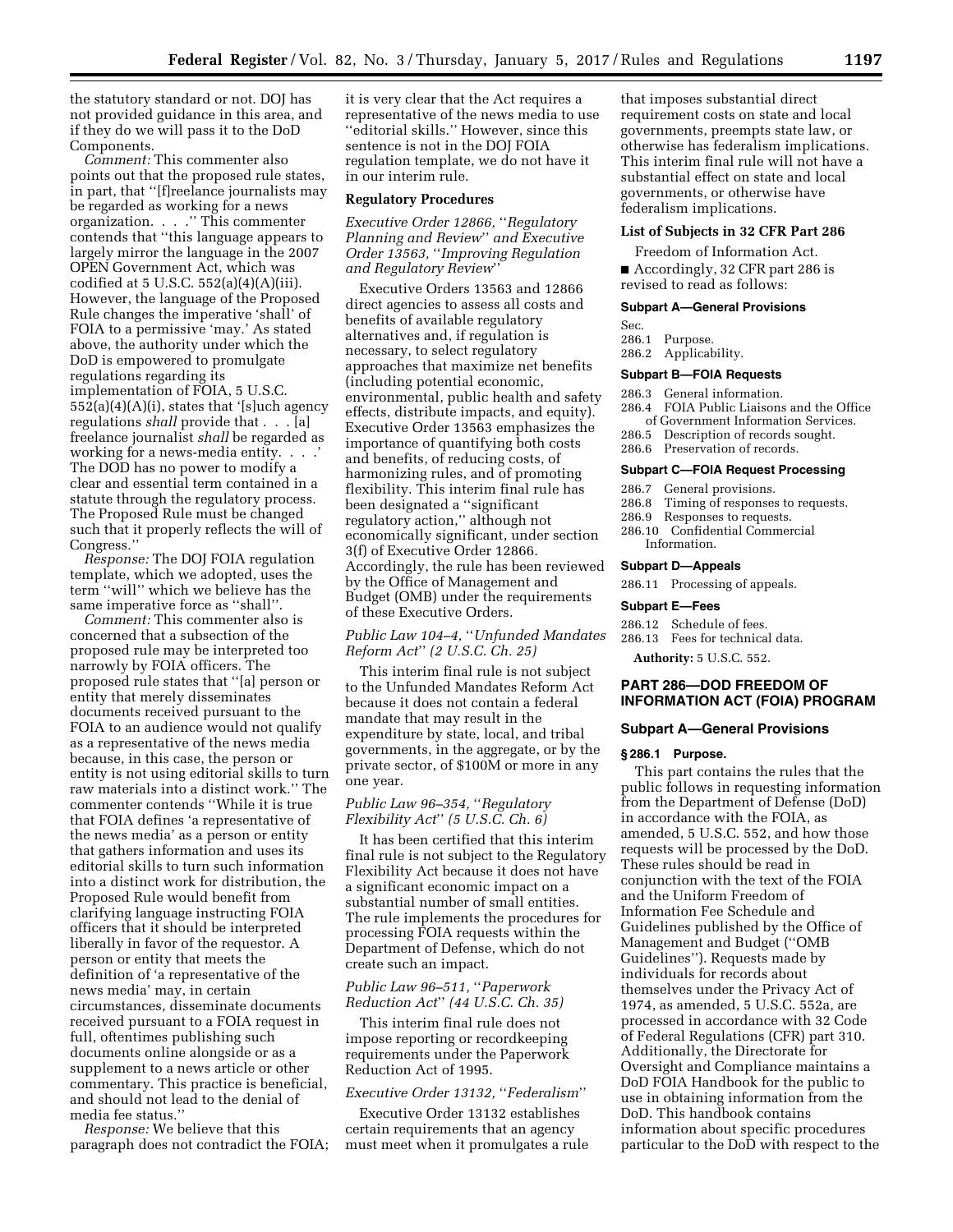public requesting DoD records. This handbook includes descriptions of DoD Components and the types of records maintained by different DoD Components. It is available at *[http://](http://open.defense.gov/Transparency/FOIA/FOIAHandbook.aspx) [open.defense.gov/Transparency/FOIA/](http://open.defense.gov/Transparency/FOIA/FOIAHandbook.aspx) [FOIAHandbook.aspx.](http://open.defense.gov/Transparency/FOIA/FOIAHandbook.aspx)* 

#### **§ 286.2 Applicability.**

This part applies to the Office of the Secretary of Defense (OSD), the Military Departments, the Office of the Chairman of the Joint Chiefs of Staff and the Joint Staff, the Combatant Commands, the Office of the Inspector General of the Department of Defense, the Defense Agencies, the DoD Field Activities, and all other organizational entities within the DoD (referred to collectively in this part as the ''DoD Components'').

# **Subpart B—FOIA Requests**

## **§ 286.3 General information.**

(a) The DoD has a decentralized system for responding to FOIA requests, with each DoD Component designating at least one FOIA Requester Service Center (RSC) to process records from that component. All DoD RSCs have the capability to receive requests electronically either through email or a web portal. To make a request for records, a requester should write directly to the DoD Component that maintains the records being sought. A request will receive the quickest possible response if it is addressed to the RSC of the DoD Component that maintains the records sought. Addresses and contact information for the RSCs are available at *[http://www.foia.gov/report](http://www.foia.gov/report-makerequest.html)[makerequest.html.](http://www.foia.gov/report-makerequest.html)* This Web site has the contact information for the following DoD Components: The OSD and the Office of the Chairman of the Joint Chiefs of Staff and the Joint Staff, Department of the Army, Department of the Navy, Department of the Air Force, Armed Services Board of Contract Appeals, Defense Commissary Agency, Defense Contract Audit Agency, Defense Contract Management Agency, Defense Finance and Accounting Service, Defense Health Agency, Defense Information Systems Agency, Defense Intelligence Agency, Defense Logistics Agency, Defense Security Service, Defense Technical Information Center, Defense Threat Reduction Agency, Joint Personnel Recovery Agency, DoD Education Activity, National Geospatial-Intelligence Agency, National Guard Bureau, National Reconnaissance Office, National Security Agency/Central Security Service, Office of the Inspector General of the Department of Defense, United States Africa Command, United States Central Command, United States

European Command, United States Northern Command, United States Pacific Command, United States Special Operations Command, United States Strategic Command, and United States Transportation Command.

(b) The OSD/Joint Staff FOIA RSC also processes FOIA requests for the Criminal Investigation Task Force, Defense Acquisition University, Defense Advanced Research Projects Agency, Defense Equal Opportunity Management Institute, Defense Legal Services Agency, Defense Microelectronics Activity, Defense Media Activity, Defense POW/MIA Accounting Agency, Defense Security Cooperation Agency, Defense Technology Security Administration, Defense Travel Management Office, DoD Human Resources Activity, DoD Test Resource Management Center, Joint Improvised-Threat Defeat Agency, Missile Defense Agency, National Defense University, Office of Economic Adjustment, Pentagon Force Protection Agency, Uniform Services University of the Health Sciences, Washington Headquarters Services and White House Military Office.

(c) A requester who is making a request for records about himself or herself, regardless of whether the records are in a Privacy Act system of records, must comply with the verification of identity requirements as determined by the DoD Component in accordance with 32 CFR part 310.

#### **§ 286.4 FOIA Public Liaisons and the Office of Government Information Services.**

(a) Each DoD Component has at least one FOIA Public Liaison. FOIA Public Liaisons are responsible for working with requesters that have any concerns about the service received from a FOIA RSC, reducing delays in the processing of FOIA requests, increasing transparency and understanding of the status of requests, and assisting in the resolution of disputes. Contact information for DoD Component FOIA Public Liaisons is available at *[http://](http://www.foia.gov/report-makerequest.html) [www.foia.gov/report-makerequest.html.](http://www.foia.gov/report-makerequest.html)* 

(b) Engaging in dispute resolution services provided by OGIS. Mediation is a voluntary process. If a requester seeks dispute resolution services from the Office of Government Information services (OGIS), the DoD will actively engage as a partner to the process in an attempt to resolve the dispute.

#### **§ 286.5 Description of records sought.**

(a) Requesters must reasonably describe the records sought and provide sufficient detail to enable personnel to locate those records with a reasonable amount of effort. To the extent possible,

requesters should include specific information that may assist personnel in identifying the requested records, such as the date, title or name, author, recipient, subject matter of the record, case number, file designation, or reference number. Before submitting their requests, requesters may contact the DoD Component's FOIA RSC or FOIA Public Liaison to discuss the records they are seeking and to receive assistance in describing the records. If after receiving a request the DoD Component determines that it does not reasonably describe the records sought, the DoD Component shall inform the requester what additional information is needed or why the request is otherwise insufficient. Requesters who are attempting to reformulate or modify such a request may discuss their request with the DoD Component's FOIA contact or FOIA Public Liaison. Requesters are encouraged to make every effort to reasonably describe the requested records in order to avoid any delays in the processing of their requests.

(b) Requesters may specify the preferred form or format (including electronic formats) for the requested records. DoD Components will accommodate the request if the record is readily reproducible in that form or format.

(c) Requesters must provide contact information, such as a telephone number, email address, and/or mailing address, to assist the DoD Component in communicating and providing released records.

#### **§ 286.6 Preservation of records.**

Each DoD Component shall preserve all correspondence pertaining to the requests that it receives under this part, as well as copies of all requested records, until disposition or destruction is authorized pursuant to title 44 of the United States Code or the General Records Schedule 4.2 of the National Archives and Records Administration (NARA). Records shall not be disposed of or destroyed while they are the subject of a pending request, appeal, or lawsuit under the FOIA.

#### **Subpart C—FOIA Request Processing**

### **§ 286.7 General provisions.**

(a) *Responsibilities.* The DoD Component receiving a FOIA request for a record that it maintains is responsible for making a determination on the request and responding to the FOIA requester. In determining which records are responsive to a request, a DoD Component ordinarily will include only records in its possession as of the date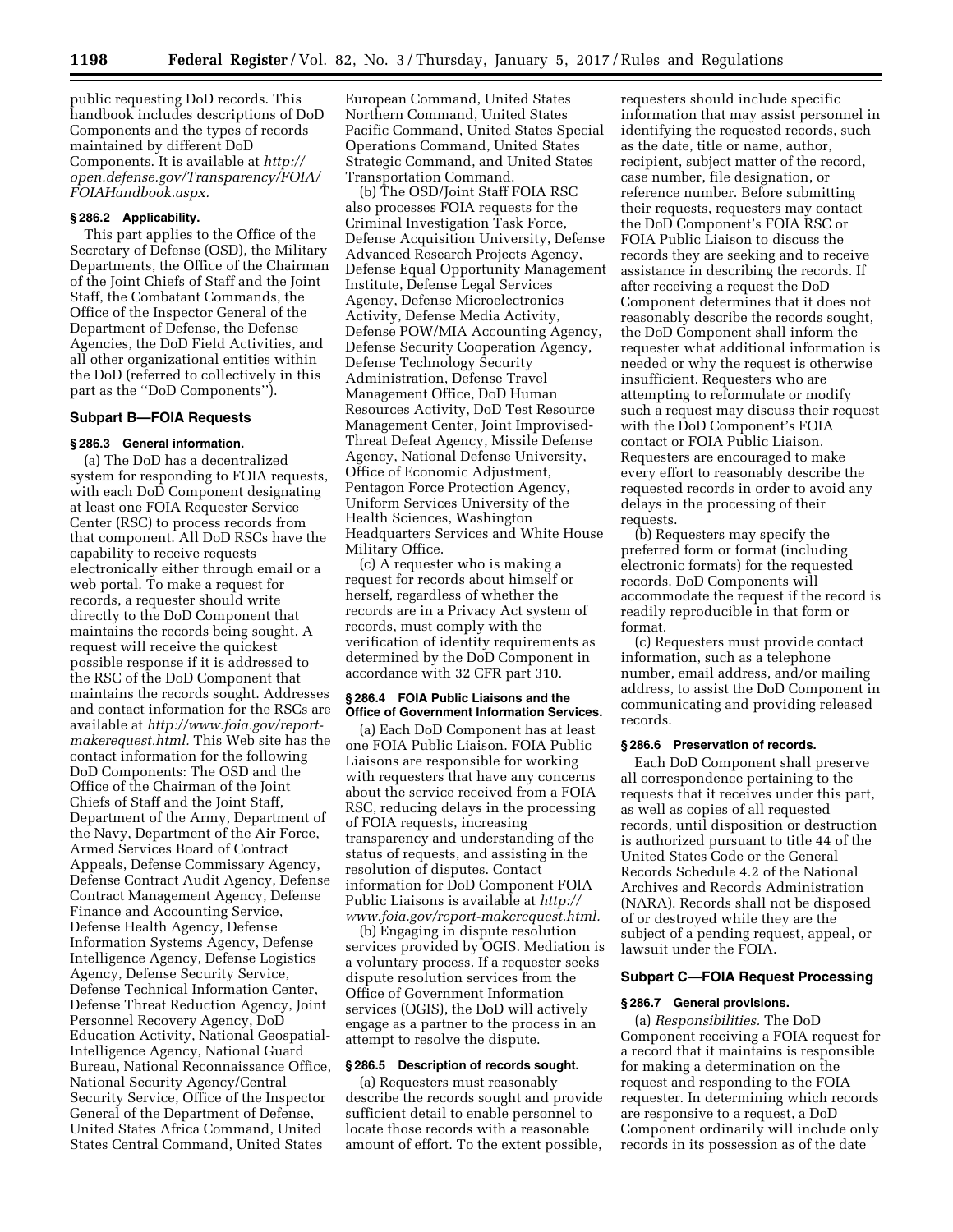that it begins its search. If any other date is used, the DoD Component shall inform the requester of that date. A record that is excluded from the requirements of the FOIA pursuant to 5 U.S.C. 552(c), is not considered responsive to a request.

(b) *Authority to deny requests.* DoD Components will designate one or more Initial Denial Authorities (IDA) with the authority to deny any requests for records that are maintained by that agency.

(c) *Re-routing of misdirected requests.*  DoD Components receiving a misdirected FOIA request for records clearly originating with another DoD Component (*e.g.* the Air Force receives a FOIA request for a Navy contract) will route the FOIA request to the appropriate DoD Component and inform this DoD Component of the date the FOIA request was initially received. Additionally, it will advise the FOIA requester of the routing of the request. This routing requirement only applies to those FOIA requests directed to a DoD Component that seek documents for which the DoD is responsible. If it is known that responsibility for the requested records rests with a non-DoD Federal agency (*e.g.,* Department of State), then the DoD Component need only advise the FOIA requester to submit the FOIA request to the proper Federal agency. DoD Components will not route misdirected FOIA requests to a Defense Criminal Investigation Organization or Intelligence Community component without first contacting the other component or agency for guidance.

(d) *Consultation, referral, and coordination.* When reviewing records located in response to a request, the DoD Component may determine that another DoD Component or Federal agency also should determine whether the record is exempt from disclosure under the FOIA. As to any such record, the DoD Component shall proceed in one of the following ways:

(1) *Consultation.* When records originating with a DoD Component that is initially processing a request contain information of interest to another DoD Component or other Federal agency, the DoD Component initially processing the request should typically consult with all interested DoD Components or other Federal agencies prior to making a release determination. The DoD Component initially processing the request, under these circumstances, will ultimately respond to the requester and release any responsive material. The consulted DoD Component will notify the sending DoD Component or other Federal agency when the consultation is

received and the consultation tracking number.

(2) *Referral.* (i) When the DoD Component initially processing the request believes that a different DoD Component or other Federal agency is best able to determine whether to disclose the record, the DoD Component typically should refer the responsibility for responding to the request regarding that record to that agency. Ordinarily, the agency that originated the record will be presumed to be best able to make the disclosure determination. Under these circumstances, the DoD Component or other Federal agency receiving the referral will ultimately make a release determination on the records and respond to the requester.

(ii) Whenever a DoD Component refers a record to another DoD Component or Federal agency, it will document the referral, refer a copy of the referred record, and notify the requester of the referral, informing the requester of the name and FOIA address of the DoD Component or Federal agency to which the record was referred.

(3) *Coordination.* The standard referral procedure is not appropriate where disclosure of the identity of the DoD Component or agency to which the referral would be made could harm an interest protected by an applicable exemption, such as the exemptions that protect personal privacy or national security interests. Under these circumstances, the consultation process is the appropriate means for coordination. See § 286.7(d)(1). For example, if a non-law enforcement agency responding to a request for records on a living third party locates within its files records originating with a law enforcement agency, and if the existence of that law enforcement interest in the third party was not publicly known, then to disclose that law enforcement interest could cause an unwarranted invasion of the personal privacy of the third party. Similarly, if a DoD Component locates within its files material originating with an Intelligence Community agency, and the involvement of that agency in the matter is classified and not publicly acknowledged, then to disclose or give attribution to the involvement of that Intelligence Community agency could cause national security harms. In such instances, in order to avoid harm to an interest protected by an applicable exemption, the DoD Component that received the request should coordinate with the originating DoD Component or agency to seek its views the disclosure of the record. The release determination for the record should then be conveyed

to the requester by the DoD Component that originally received the request.

(4) *Timing of responses to consultations and referrals.* All consultations and referrals received by the DoD Component will be processed according to the date that the FOIA request was initially received by a Federal agency.

(5) *Agreements regarding consultations and referrals.* DoD Components may establish written agreements with other DoD Components or other Federal agencies to eliminate the need for consultations or referrals with respect to particular types of records, providing these agreements do not conflict with this rule, or another law, rule, or regulation.

# **§ 286.8 Timing of responses to requests.**

(a) *In general.* DoD Components ordinarily will respond to requests on a first-in/first-out basis according to their order of receipt. In instances involving misdirected requests that are re-routed pursuant to § 286.7(c), the response time will commence on the date that the request is received by the appropriate DoD Component's FOIA RSC, but in any event not later than 10 working days after the request is first received by any DoD Component's FOIA RSC that is designated to receive requests.

(b) *Multitrack processing.* All DoD Components must designate a specific track for requests that are granted expedited processing in accordance with the standards set forth in the FOIA and paragraph (e) of this section. DoD Components may also designate additional processing tracks that distinguish between simple and more complex requests based on the estimated amount of work or time needed to process the request. Among the factors a DoD Component may consider are the number of records requested, the number of pages involved in processing the request and the need for consultations or referrals. DoD Components should advise requesters of the track into which their request falls and, when appropriate, shall offer the requesters an opportunity to narrow or modify their request so that it can be placed in a different processing track.

(c) *Unusual circumstances.* Whenever the statutory time limit for processing a request cannot be met because of ''unusual circumstances,'' as defined in the FOIA, and the DoD Component extends the time limit on that basis, the DoD Component must, before expiration of the 20-day period to respond, notify the requester in writing of the unusual circumstances involved and of the date by which processing of the request can be expected to be completed. See 5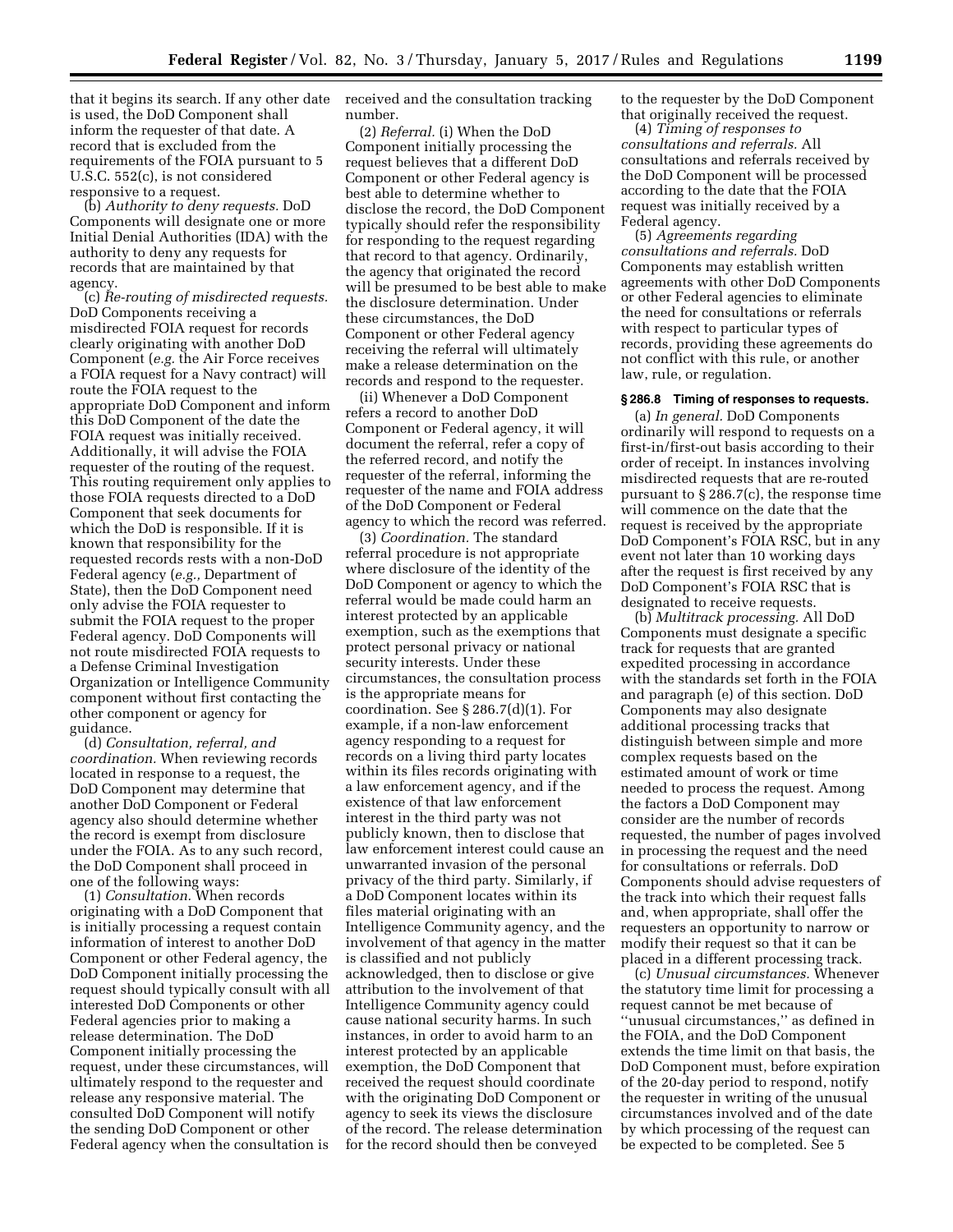U.S.C. 552(a)(6)(B). Where the extension exceeds 10 working days, the DoD Component shall, in accordance with the FOIA, provide the requester with an opportunity to modify the request or arrange an alternative time period for processing the original or modified request. Furthermore, the requester will be advised that the DoD Component FOIA Public Liaison is available for this purpose and of their right to seek dispute resolution services from OGIS.

(d) *Aggregating requests.* For the purposes of satisfying unusual circumstances under the FOIA, DoD Components may aggregate requests in cases where it reasonably appears that multiple requests, submitted either by a requester or by a group of requesters acting in concert, constitute a single request that would otherwise involve unusual circumstances. DoD Components will not aggregate multiple requests that involve unrelated matters.

(e) *Expedited processing.* (1) The FOIA establishes two reasons for expediting the processing of initial FOIA requests: Compelling need and other cases determined by the agency. See 5 U.S.C. 552(a)(6)(E). Administrative appeals may be expedited for the same reasons. The DoD Components must make expedited processing determinations within 10 calendar days after receipt of a request that meets the criterion of reasonably describing the requested records in § 286.5(a). Once the DoD Component decides to grant expedited processing, the request is processed as soon as practicable. Adverse actions by DoD Components on requests for expedited processing, or a failure to respond to those requests in a timely manner, are subject to judicial review.

(i) *Compelling need.* Expedited processing is granted to a requester upon a specific request for such and when the requester demonstrates a compelling need for the information. A compelling need exists when:

(A) The failure to obtain requested records on an expedited basis could reasonably be expected to pose an imminent threat to the life or physical safety of an individual, or

(B) The information is urgently needed by an individual primarily engaged in disseminating information in order to inform the public concerning actual or alleged government activity.

(ii) *DoD additional expedited processing circumstances.* If the DoD Component decides to expedite the request for either of the following reasons, the request will be processed in the expedited track behind those requests qualifying for expedited processing as a compelling need.

(A) *Imminent loss of due process rights.* Expedited processing is granted to a requester if loss of substantial due process rights is imminent.

(B) *Humanitarian need.* Expedited processing is granted when the failure to obtain the requested information on an expedited basis could reasonably be expected to harm substantial humanitarian interests.

(2) A request for expedited processing may be made at any time. Requests for expedited processing must be submitted to the DoD Component that maintains the records. When making a request for expedited processing of an administrative appeal, the request should be submitted to the DoD Component's appellate authority.

(3) A requester who seeks expedited processing must submit a statement, certified to be true and correct, explaining in detail the basis for making the request for expedited processing. For requesters seeking expedited processing under paragraph (e)(1)(i)(B) of this section, a requester who is not a full-time member of the news media must establish that the requester is a person whose primary professional activity or occupation is information dissemination, and not an incidental or secondary activity, though it need not be the requester's sole occupation. Such a requester also must establish a particular urgency to inform the public about the government activity involved in the request—one that extends beyond the public's right to know about government activity generally. The existence of numerous articles published on a given subject can be helpful in establishing the requirement that there be an ''urgency to inform'' the public on the topic. Requests for expedited processing under paragraph  $(e)(1)(ii)(A)$  of this section must include a description of the due process rights that would be lost. This statement must be with the request for expedited processing for it to be considered and responded to within the 10 calendar days required for decisions on expedited access.

(4) A DoD Component shall notify the requester within 10 calendar days of the receipt of a request for expedited processing of its decision whether to grant or deny expedited processing. If expedited processing is granted, the request shall be placed in the processing track for expedited requests, and processed as soon as practicable. If a request for expedited processing is denied, any appeal of that decision shall be acted upon expeditiously.

### **§ 286.9 Responses to requests.**

(a) *In general.* DoD FOIA RSCs will, to the extent practicable, communicate with requesters having access to the Internet using electronic means, such as email or web portal.

(b) *Acknowledgments of requests.*  DoD Components will acknowledge requests in writing and assign individualized tracking numbers. DoD Components will include these tracking numbers and any tracking numbers used by FOIA requesters in all correspondence.

(c) *Estimated dates of completion and interim responses.* Upon request, the DoD Component will provide an estimated date by which the DoD Component expects to provide a response to the requester. If a request involves a voluminous amount of material or searches in multiple locations, the DoD Component may provide interim responses, releasing the records on a rolling basis.

(d) *Grants of requests.* Once a DoD Component makes a determination to grant a request in full or in part, it shall notify the requester in writing. The DoD Component also shall inform the requester:

(1) Of any fees charged under § 286.12; and

(2) That they may contact the DoD Component FOIA Public Liaison for further assistance.

(e) *Adverse determinations of requests.* A DoD Component making an adverse determination denying a request in any respect will notify the requester of that determination in writing. Adverse determinations, or denials of requests, include decisions that the requested record is exempt, in whole or in part; the request does not reasonably describe the records sought; the information requested is not a record subject to the FOIA; the requested record does not exist, cannot be located, or has been destroyed; or the requested record is not readily reproducible in the form or format sought by the requester. Adverse determinations also include denials involving fees or fee waiver matters or denials of requests for expedited processing.

(f) *Content of denial.* The denial will include:

(1) The name and title or position of the  $\text{IDA}$ 

(2) A brief statement of the reasons for the denial, including any FOIA exemption applied by the DoD Component in denying the request;

(3) An estimate of the volume of any records or information withheld, such as the number of pages or some other reasonable form of estimation, although such an estimate is not required if the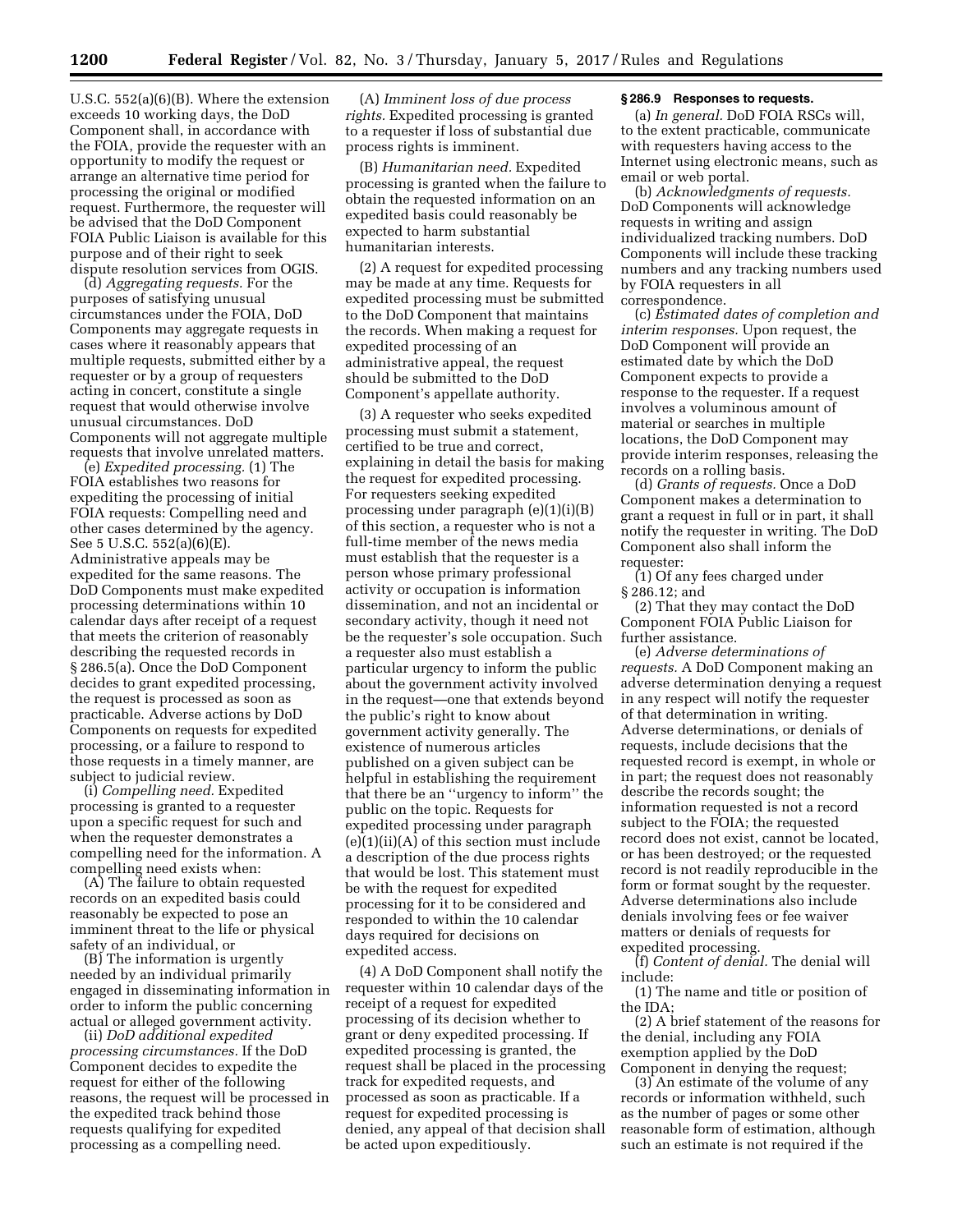volume is otherwise indicated by deletions marked on records that are disclosed in part or if providing an estimate would harm an interest protected by an applicable exemption;

(4) For any information denied under Exemption 1, the applicable section or sections of the appropriate Executive order on classification that establishing continued classification of the information;

(5) For any information denied under Exemption 3, the specific statute relied upon to deny the information along with a short description of the statute;

(6) A statement that the requester must appeal no later than 90 days after the date of the denial and along with instructions on how to appeal to the DoD Component appellate authority. The instructions will include the appellate authority's duty title, the mailing address for the appeal, and instructions on how the requester can appeal electronically; and

(7) A statement advising the requester of their right to seek dispute resolution services from the DoD Component FOIA Public Liaison or OGIS.

(g) *Markings on released documents.*  Records disclosed in part will be marked clearly to show the amount of information deleted and the exemption under which the deletion was made unless doing so would harm an interest protected by an applicable exemption. The location of the information deleted also will be indicated on the record, if technically feasible.

(h) *Use of record exclusions.* (1) In the event that a DoD Component identifies records that may be subject to exclusion from the requirements of the FOIA pursuant to 5 U.S.C. 552(c), the DoD Component should confer with the Directorate for Oversight and Compliance, which will confer with the Department of Justice, Office of Information Policy (OIP), to obtain approval to apply the exclusion.

(2) A DoD Component invoking an exclusion shall maintain an administrative record of the process of invocation and approval of the exclusion by OIP.

### **§ 286.10 Confidential Commercial Information.**

(a) *Definitions.* 

(1) *Confidential commercial information* means commercial or financial information obtained by the DoD Component from a submitter that may be protected from disclosure under Exemption 4 of the FOIA, 5 U.S.C. 552(b)(4).

(2) *Submitter* means any person or entity, including a corporation, State, or foreign government, but not including

another Federal Government entity, that provides confidential commercial information, either directly or indirectly to the Federal Government.

(b) *Designation of confidential commercial information.* A submitter of confidential commercial information must use good faith efforts to designate by appropriate markings, at the time of submission, any portion of its submission that it considers to be protected from disclosure under Exemption 4. These designations shall expire 10 years after the date of submission unless the submitter requests and provides justification for a longer designation period.

(c) *When notice to submitters is required.* (1) The DoD Component shall promptly provide written notice to the submitter of confidential commercial information whenever records containing such information are requested under the FOIA if the DoD Component determines that it may be required to disclose the records, provided:

(i) The requested information has been designated in good faith by the submitter as information considered protected from disclosure under Exemption 4; or

(ii) The DoD Component has a reason to believe that the requested information may be protected from disclosure under Exemption 4, but has not yet determined whether the information is protected from disclosure.

(2) The notice shall include a copy of the requested records or portions of records containing the information. In cases involving a voluminous number of submitters, the DoD Component may post or publish a notice in a place or manner reasonably likely to inform the submitters of the proposed disclosure, instead of sending individual notifications.

(d) *Exceptions to submitter notice requirements.* The notice requirements of this section shall not apply if:

(1) The DoD Component determines that the information is exempt under the FOIA, and therefore will not be disclosed;

(2) The information has been lawfully published or has been officially made available to the public;

(3) Disclosure of the information is required by a statute other than the FOIA or by a regulation issued in accordance with the requirements of Executive Order 12600 of June 23, 1987; or

(4) The designation made by the submitter under paragraph (b) of this section appears obviously frivolous. In such case, the agency shall give the submitter written notice of any final

decision to disclose the information within a reasonable number of days prior to a specified disclosure date.

(e) *Opportunity to object to disclosure.*  (1) The DoD Component shall specify a reasonable time period within which the submitter must respond to the notice referenced in paragraph (c) of this section.

(2) If a submitter has any objections to disclosure, it should provide the DoD Component a detailed written statement that specifies all grounds for withholding the particular information under any exemption of the FOIA. In order to rely on Exemption 4 as basis for nondisclosure, the submitter must explain why the information constitutes a trade secret or commercial or financial information that is confidential.

(3) A submitter who fails to respond within the time period specified in the notice shall be considered to have no objection to disclosure of the information. The DoD Component is not required to consider any information received after the date of any disclosure decision. Any information provided by a submitter under this section may itself be subject to disclosure under the FOIA.

(f) *Analysis of objections.* The DoD Component shall consider a submitter's objections and specific grounds for nondisclosure in deciding whether to disclose the requested information.

(g) *Notice of intent to disclose.*  Whenever the DoD Component decides to disclose information over the objection of a submitter, the DoD Component shall provide the submitter written notice, which shall include:

(1) A statement of the reasons why each of the submitter's disclosure objections was not sustained;

(2) A description of the information to be disclosed or copies of the records as the DoD Component intends to release them; and

(3) A specified disclosure date, which shall be a reasonable time after the notice.

(h) *Notice of FOIA lawsuit.* Whenever a requester files a lawsuit seeking to compel the disclosure of confidential commercial information, the DoD Component shall promptly notify the submitter.

(i) *Requester notification.* The DoD Component shall notify a requester whenever it provides the submitter with notice and an opportunity to object to disclosure; whenever it notifies the submitter of its intent to disclose the requested information over the submitter's objections; and whenever a submitter files a lawsuit to prevent the disclosure of the information.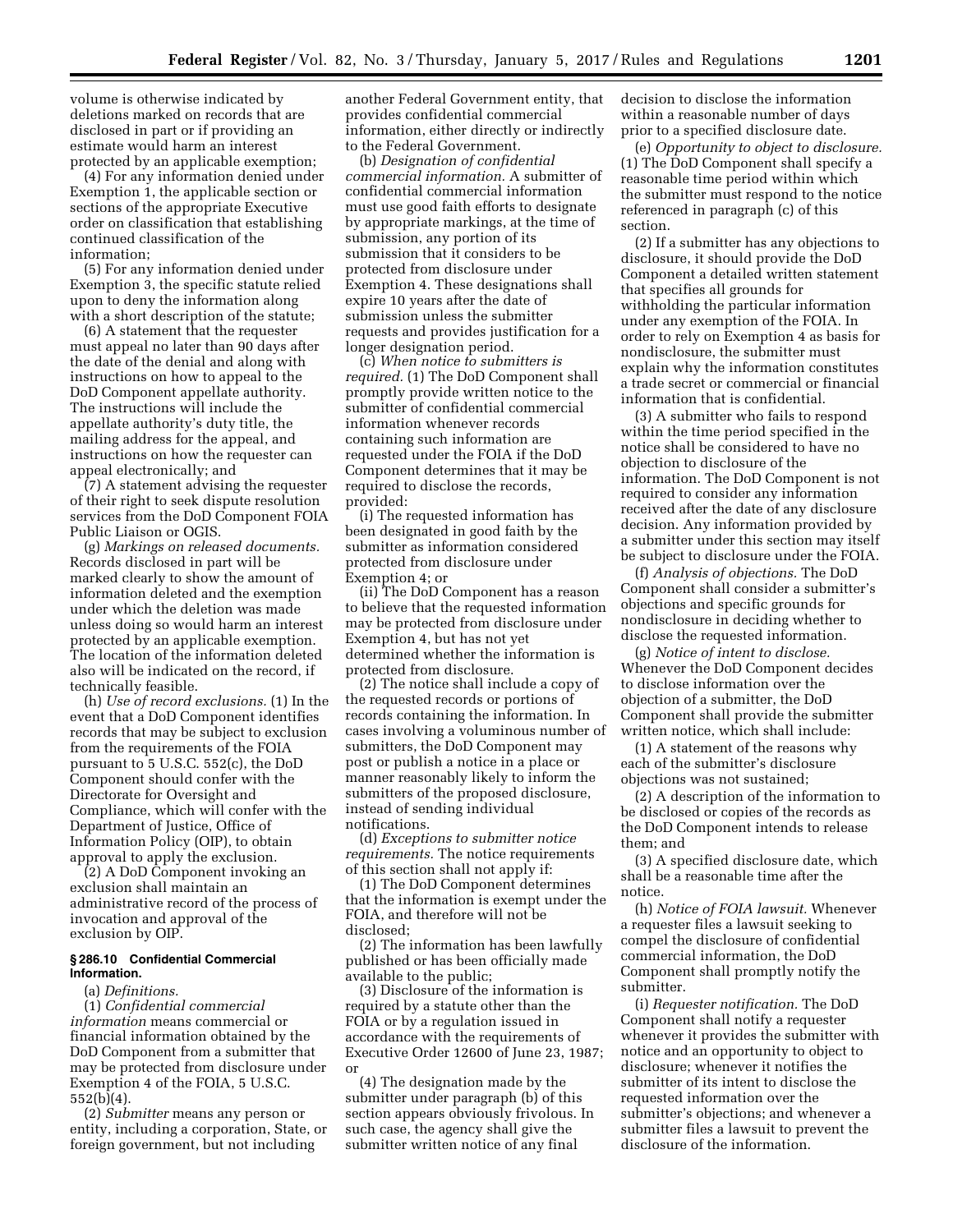#### **Subpart D—Appeals**

### **§ 286.11 Processing of appeals.**

(a) *Requirements for making an appeal.* A requester may appeal any adverse determinations to the DoD Component's appellate authority. Examples of adverse determinations are provided in § 286.9(e). Appeals can be submitted by mail or online in accordance with the requirements provided in the DoD Component's final response. Requesters that are not provided with appeal requirements should contact the FOIA RSC processing their request to obtain the requirements. The requester must make the appeal in writing and to be considered timely it must be postmarked, or in the case of electronic submissions, transmitted, within 90 calendar days after the date of the response. The appeal should clearly identify the determination that is being appealed and the assigned request number. To facilitate handling, the requester should mark both the appeal letter and envelope, or subject line of the electronic transmission, ''Freedom of Information Act Appeal.''

(b) *Adjudication of appeals.* (1) The Heads of the following DoD Components will serve as, or appoint an appropriate official to serve as, the component's appellate authority: Department of the Army, Department of the Navy, Department of the Air Force, Defense Commissary Agency, Defense Contract Audit Agency, Defense Contract Management Agency, Defense Finance and Accounting Service, Defense Health Agency, Defense Information Systems Agency, Defense Intelligence Agency, Defense Logistics Agency, Defense Security Service, Defense Threat Reduction Agency, National Geospatial-Intelligence Agency, National Reconnaissance Office, National Security Agency/ Central Security Service, and the Office

of the Inspector General of the Department of Defense.

(2) The Deputy Chief Management Officer (DCMO) will serve as the appellate authority for the OSD and the Office of the Chairman of the Joint Chiefs of Staff and the Joint Staff, Armed Services of Contract Appeals, Defense Technical Information Center, Joint Personnel Recovery Agency, DoD Education Activity, National Guard Bureau, United States Africa Command, United States Central Command, United States European Command, United States Northern Command, United States Pacific Command, United States Special Operations Command, United States Strategic Command, and United States Transportation Command. The DCMO may delegate this authority to an appropriate official of the DCMO staff.

(3) An appeal will normally not be adjudicated if the request becomes a matter of FOIA litigation. This decision should be made after consultation with the Department of Justice attorney responsible for the litigation.

(c) *Decisions on appeals.* A decision on an appeal must be made in writing and signed by the appellate authority. A decision that upholds a DoD Component's determination in whole or in part will contain a statement that identifies the reasons for the affirmance, including any FOIA exemptions applied. The decision will provide the requester with notification of the statutory right to file a lawsuit. If a decision is remanded or modified on appeal, the requester will be notified of that determination in writing. The DoD Component will thereafter further process the request in accordance with that appeal determination and respond directly to the requester.

(d) *When an appeal is required.* A requester generally must first submit a timely administrative appeal before seeking review by a court of a DoD Component's adverse determination.

#### **Subpart E—Fees**

## **§ 286.12 Schedule of fees.**

(a) *In general.* DoD Components shall charge for processing requests under the FOIA in accordance with the provisions of this section and with the OMB Guidelines. For purposes of assessing fees, the FOIA establishes three categories of requesters: Commercial; non-commercial scientific or educational institutions or news media; and all other requesters. Different fees are assessed depending on the category. Requesters may seek a fee waiver. DoD Components shall consider such requests in accordance with the requirements in paragraph (m) of this section. In order to resolve any fee issues that arise under this section, a DoD Component may contact a requester for additional information. DoD Components shall ensure that searches, review, and duplication are conducted in the most efficient and least expensive manner. Requesters must pay fees by check or money order made payable to the Treasury of the United States.

(b) *Definitions.* For purposes of this section:

(1) *Commercial use request* is a request that asks for information for a use or purpose that furthers a commercial, trade, or profit interest, which can include furthering those interests through litigation. A DoD Component's decision to place a requester in the commercial use category will be made on a case-by-case basis based on the requester's intended use of the information. DoD Components will notify requesters of their placement in this category.

(2) *Direct costs* are those expenses that a DoD Component incurs in searching for and, in the case of commercial use requests, reviewing records in order to respond to a FOIA request. DoD direct costs for human activity are at Table 1.

#### TABLE 1—FOIA HOURLY PROCESSING FEES

| Tvpe           | Grade | Hourly rate |
|----------------|-------|-------------|
| Administrative |       | \$24        |
| Professional   |       | 48          |
| Executive      |       | 110         |

(3) *Duplication* is reproducing a copy of a record, or of the information contained in it, necessary to respond to a FOIA request.

(4) *Educational institution* is any school that operates a program of scholarly research. A requester in this fee category must show that the request

is made in connection with his or her role at the educational institution. DoD Components may seek verification from the requester that the request is in furtherance of scholarly research and will advise requesters of their placement in this category.

(5) *Noncommercial scientific institution* is an institution that is not operated on a ''commercial'' basis, as defined in paragraph (b)(1) of this section and that is operated solely for the purpose of conducting scientific research the results of which are not intended to promote any particular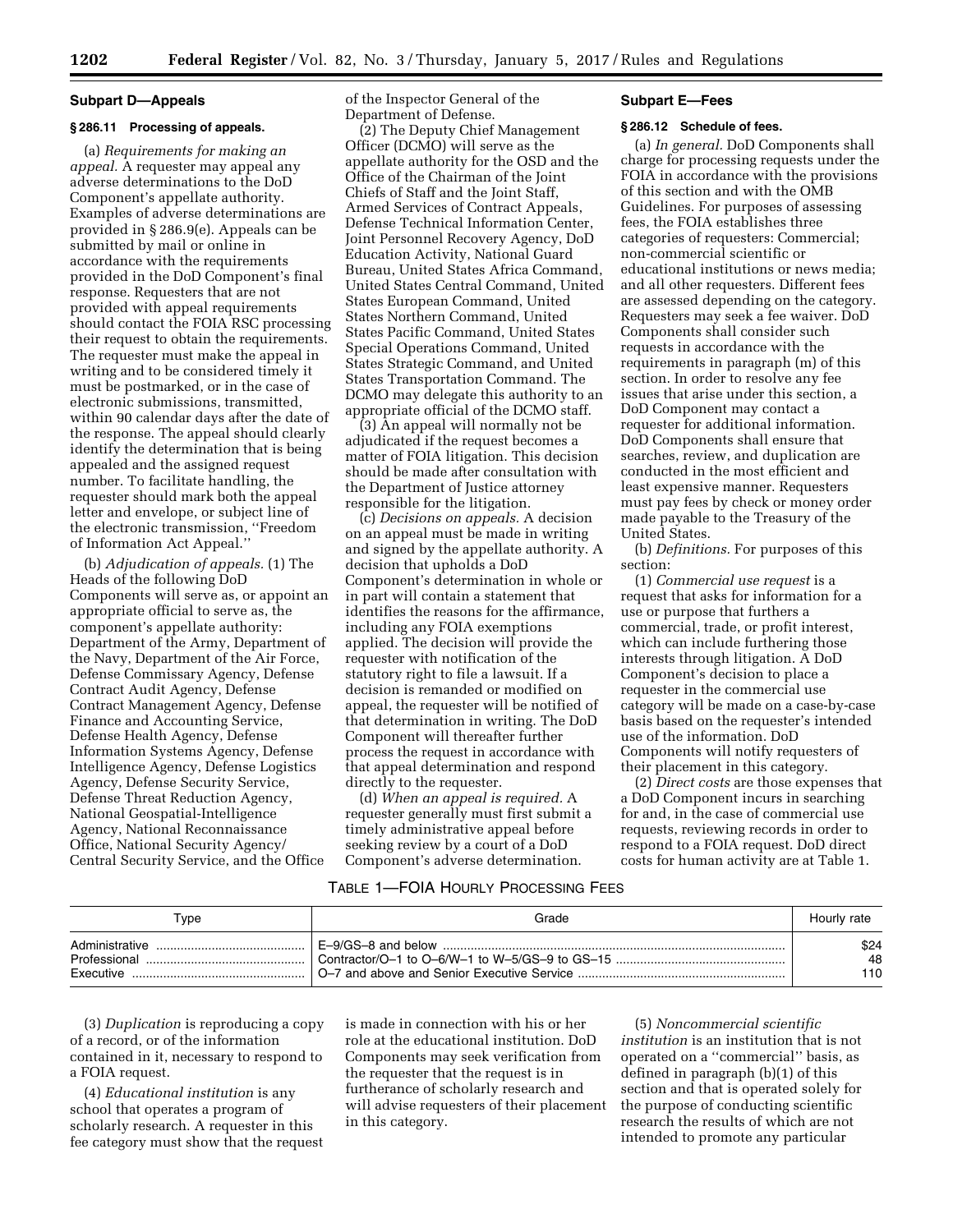product or industry. A requester in this category must show that the request is authorized by and is made under the auspices of a qualifying institution and that the records are sought to further scientific research and are not for a commercial use. DoD Components will advise requesters of their placement in this category.

(6) *Representative of the news media*  is any person or entity that gathers information of potential interest to a segment of the public, uses its editorial skills to turn raw materials into a distinct work, and distributes that work to an audience. The term ''news'' means information that is about current events or that would be of current interest to the public. Examples of news media entities include television or radio stations that broadcast ''news'' to the public at large and publishers of periodicals that disseminate ''news'' and make their products available through a variety of means to the general public, including news organizations that disseminate solely on the Internet. A request for records supporting the news-dissemination function of the requester shall not be considered to be for a commercial use. ''Freelance'' journalists who demonstrate a solid basis for expecting publication through a news media entity shall be considered as a representative of the news media. A publishing contract would provide the clearest evidence that publication is expected; however, DoD Components shall also consider a requester's past publication record in making this determination. DoD Components will advise requesters of their placement in this category.

(7) *Review* is the examination of a record located in response to a request in order to determine whether any portion of it is exempt from disclosure. Review time includes processing any record for disclosure, such as doing all that is necessary to prepare the record for disclosure, including the process of redacting the record and marking the appropriate exemptions. Review costs are properly charged even if a record ultimately is not disclosed. Review time also includes time spent both obtaining and considering any formal objection to disclosure made by a confidential commercial information submitter under § 286.11, but it does not include time spent resolving general legal or policy issues regarding the application of exemptions.

(8) *Search* is the process of looking for and retrieving records or information responsive to a request. Search time includes page-by-page or line-by-line identification of information within records and the reasonable efforts

expended to locate and retrieve information from electronic records.

(c) *Fee category.* Fees are assessed based on the category determined to be appropriate for the requester's category. The fee category of a requester that is an attorney or any other agent representing a client is determined by the fee category of the attorney's client. If the fee category of the client is not clear, then the DoD Components should ask the requester for clarification. If an attorney does not provide enough information to determine the fee category of the client, then the DoD Component may assign commercial fee category to the requester.

(d) *Charging fees.* In responding to FOIA requests, DoD Components will charge the following fees unless a waiver or reduction of fees has been granted under paragraph (m) of this section. Because the fee amounts provided below already account for the direct costs associated with a given fee type, DoD Components should not add any additional costs to charges calculated under this section.

(1) *Search.* (i) Requests made by educational institutions, noncommercial scientific institutions, or representatives of the news media are not subject to search fees. Search fees shall be charged for all other requesters, subject to the restrictions of paragraph (e) of this section. DoD Components may properly charge for time spent searching even if they do not locate any responsive records or if they determine that the records are entirely exempt from disclosure.

(ii) For each quarter hour spent by personnel searching for requested records, including electronic searches that do not require new programming, the fees shall be charged as listed at Table 1.

(iii) Requesters will be charged the direct costs associated with conducting any search that requires the creation of a new computer program to locate the requested records. These costs will not include the time it takes to run the program and extract data. Requesters will be notified of the costs associated with creating such a program and must agree to pay the associated costs before the costs may be incurred.

(iv) For requests that require the retrieval of records stored by a DoD Component at a Federal records center operated by NARA, additional costs will be charged in accordance with the Transactional Billing Rate Schedule established by NARA.

(2) *Duplication.* Duplication fees will be charged to all requesters, subject to the restrictions of paragraph (e) of this section. DoD Components will honor a

requester's preference for receiving a record in a particular form or format where it is readily reproducible by the DoD Component in the form or format requested. Where photocopies are supplied, DoD Components will provide one copy per request at \$.15 per page. For copies of records produced on tapes, disks, or other media, or other forms of duplication, DoD Components will charge the direct costs of producing the copy, including operator time in accordance with Table 1. DoD Components will charge record reproduction fees at the hourly rates in Table 1 if the creation of the electronic copies requires unique security procedures incurring considerable operator time, costing more than printing paper copies.

(3) *Review.* Review fees will be charged to requesters who make commercial use requests. Review fees shall be assessed in connection with the initial review of the record, *i.e.,* the review conducted by a DoD Component to determine whether an exemption applies to a particular record or portion of a record. No charge will be made for review at the administrative appeal stage of exemptions applied at the initial review stage. However, if a particular exemption is deemed to no longer apply, any costs associated with a DoD Component's re-review of the records in order to consider the use of other exemptions may be assessed as review fees. Review fees will be charged at the same rates as those charged for a search under paragraph (d)(1)(ii) of this section.

(e) *Restrictions on charging fees.* (1) When a DoD Component determines that a requester is an educational institution, non-commercial scientific institution, or representative of the news media, and the records are not sought for commercial use, no search fees will be charged.

(2) If a DoD Component fails to comply with the time limits in which to respond to a request it may not charge search fees, or, in the instances of requests from requesters described in paragraph (e)(1) of this section, may not charge duplication fees except as described in (e)(2)(i) through (iii).

(i) When a DoD Component determines that unusual circumstances, as those terms are defined by the FOIA, apply to the processing of the request, and provides timely written notice to the requester, then the DoD Component is granted an additional ten days until the fee restriction in paragraph (e)(2) of this section applies.

(ii) When a DoD Component determines that unusual circumstances apply and more than 5,000 pages are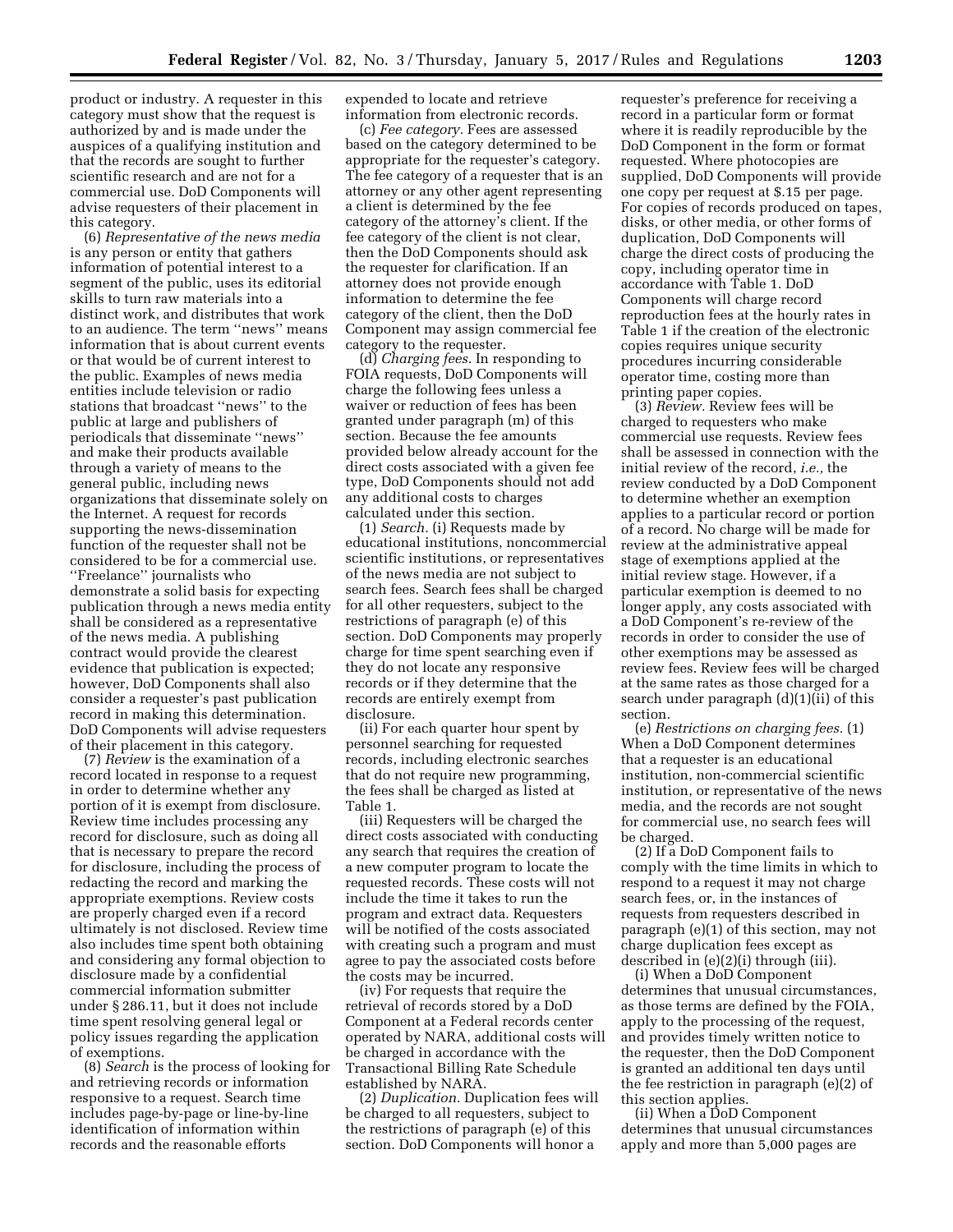necessary to respond to the request, provides timely written notice to the requester, and has discussed with the requester (or made three good faith attempts to do so) on how the requester can effectively limit the scope of the request, the fee restriction in paragraph (e)(2) of this section does not apply.

(iii) If a court has determined that exceptional circumstances exist, as defined by the FOIA, a failure to comply with the time limits shall be excused for the length of time provided by the court order.

(3) No search or review fees will be charged for a quarter-hour period unless more than half of that period is required for search or review.

(4) Except for requesters seeking records for a commercial use, DoD Components shall provide without charge:

(i) The first 100 pages of duplication (or the cost equivalent for other media); and

(ii) The first two hours of search.

(5) No fee will be charged when the total fee, after deducting the 100 free pages (or its cost equivalent) and the first two hours of search, is equal to or less than \$25.

(f) *Notice of anticipated fees in excess of \$25.00.* (1) When a DoD Component determines or estimates that the fees to be assessed in accordance with this section will exceed \$25.00, the DoD Component shall notify the requester of the actual or estimated amount of the fees, including a breakdown of the fees for search, review or duplication, unless the requester has indicated a willingness to pay fees as high as those anticipated. If only a portion of the fee can be estimated readily, the DoD Component will advise the requester accordingly. If the requester is a noncommercial use requester, the notice shall specify that the requester is entitled to the statutory entitlements of 100 pages of duplication at no charge and, if the requester is charged search fees, two hours of search time at no charge, and will advise the requester whether those entitlements have been provided.

(2) When a requester is notified that the actual or estimated fees are in excess of \$25.00, the request will not be considered received and further work will not be completed until the requester commits in writing to pay the actual or estimated total fee, or designates some amount of fees the requester is willing to pay, or in the case of a noncommercial use requester who has not yet been provided with the requester's statutory entitlements, designates that the requester seeks only that which can be provided by the

statutory entitlements. The requester must provide the commitment or designation in writing, and must, when applicable, designate an exact dollar amount the requester is willing to pay. DoD Components are not required to accept payments in installments.

(3) If the requester has indicated a willingness to pay some designated amount of fees, but the DoD Component estimates that the total fee will exceed that amount, the DoD Component will toll the processing of the request when it notifies the requester of the estimated fees in excess of the amount the requester has indicated a willingness to pay. The DoD Component will inquire whether the requester wishes to revise the amount of fees the requester is willing to pay or modify the request. Once the requester responds, the time to respond will resume from where it was at the date of the notification.

(4) DoD Components will make available their FOIA Public Liaison or other FOIA professional to assist any requester in reformulating a request to meet the requester's needs at a lower cost.

(g) *Charges for other services.*  Although not required to provide special services, if a DoD Component chooses to do so as a matter of administrative discretion, the direct costs of providing the service shall be charged. Examples of such services include certifying that records are true copies, providing multiple copies of the same document, or sending records by means other than first class mail.

(h) *Charging interest.* DoD Components may charge interest on any unpaid bill starting on the 31st day following the date of billing the requester. Interest charges shall be assessed at the rate provided in 31 U.S.C. 3717 and will accrue from the billing date until payment is received by the DoD Component. DoD Components shall follow the provisions of the Debt Collection Act of 1982 (Pub. L. 97–365, 96 Stat. 1749), as amended, and its administrative procedures, including the use of consumer reporting agencies, collection agencies, and offset.

(i) *Aggregating requests.* When a DoD Component reasonably believes that a requester or a group of requesters acting in concert is attempting to divide a single request into a series of requests for the purpose of avoiding fees, the DoD Component may aggregate those requests and charge accordingly. DoD Components may presume that multiple requests of this type made within a 30 day period have been made in order to avoid fees. For requests separated by a longer period, DoD Components will aggregate them only where there is a

reasonable basis for determining that aggregation is warranted in view of all the circumstances involved. Multiple requests involving unrelated matters shall not be aggregated.

(j) *Advance payments.* (1) For requests other than those described in paragraphs (k)(2) or (3) of this section, a DoD Component shall not require the requester to make an advance payment before work is commenced or continued on a request.

(2) When a DoD Component determines or estimates that a total fee to be charged under this section will exceed \$250.00, it may require that the requester make an advance payment up to the amount of the entire anticipated fee before beginning to process the request. A DoD Component may elect to process the request prior to collecting fees when it receives a satisfactory assurance of full payment from a requester with a history of prompt payment.

(3) Where a requester has previously failed to pay a properly charged FOIA fee to any agency within 30 calendar days of the billing date, a DoD Component may require that the requester pay the full amount due, plus any applicable interest on that prior request, and the DoD Component may require that the requester make an advance payment of the full amount of any anticipated fee before the DoD Component begins to process a new request or continues to process a pending request or any pending appeal. Where a DoD Component has a reasonable basis to believe that a requester has misrepresented the requester's identity in order to avoid paying outstanding fees, it may require that the requester provide proof of identity.

(4) In cases in which a DoD Component requires advance payment, the request shall not be considered received and further work will not be completed until the required payment is received. If the requester does not pay the advance payment within 30 calendar days after the date of the DoD Component's fee determination, the request will be closed.

(k) *Other statutes specifically providing for fees.* The fee schedule of this section does not apply to fees charged under any statute that specifically requires an agency to set and collect fees for particular types of records. In instances where records responsive to a request are subject to a statutorily-based fee schedule program, the DoD Component shall inform the requester of the contact information for that program.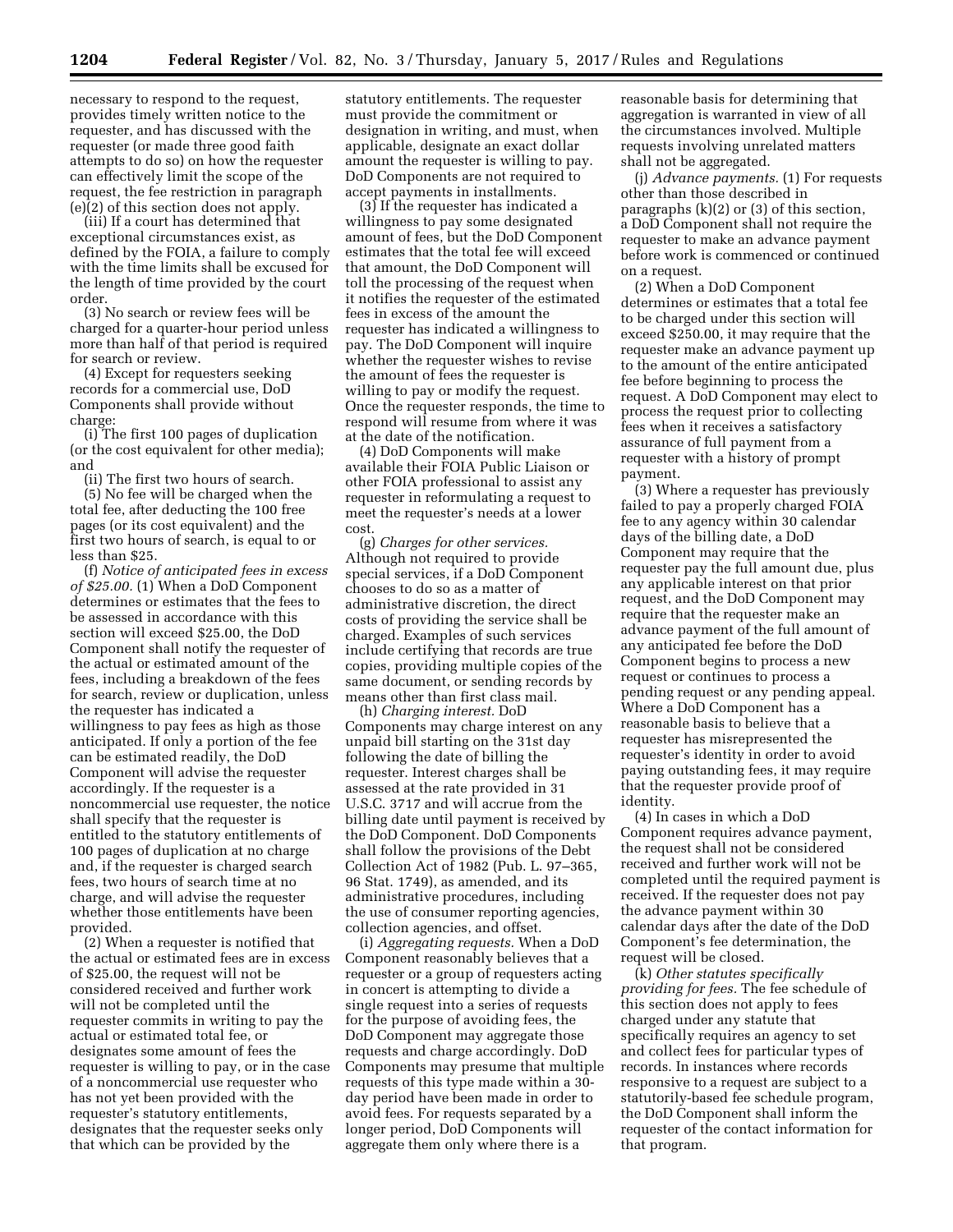(l) *Requirements for waiver or reduction of fees.* (1) Requesters may seek a waiver of fees by submitting a written application specifically demonstrating how disclosure of the requested information is in the public interest because it is likely to contribute significantly to public understanding of the operations or activities of the government and is not primarily in the commercial interest of the requester.

(2) A DoD Component will furnish records responsive to a request without charge or at a reduced rate when it determines, based on all available information, that the following three factors are satisfied:

(i) Disclosure of the requested information would shed light on the operations or activities of the government. The subject of the request must concern identifiable operations or activities of the Federal Government with a connection that is direct and clear, not remote or attenuated.

(ii) Disclosure of the requested information would be likely to contribute significantly to public understanding of those operations or activities. This factor is satisfied when the following criteria are met:

(A) Disclosure of the requested records must be meaningfully informative about government operations or activities. The disclosure of information that already is in the public domain, in either the same or a substantially identical form, would not be meaningfully informative if nothing new would be added to the public's understanding.

(B) The disclosure must contribute to the understanding of a reasonably broad audience of persons interested in the subject, as opposed to the individual understanding of the requester. A requester's expertise in the subject area as well as the requester's ability and intention to effectively convey information to the public shall be considered. DoD Components will presume that a representative of the news media satisfies this criterion.

(iii) The disclosure must not be primarily in the commercial interest of the requester. To determine whether disclosure of the requested information is primarily in the commercial interest of the requester, DoD Components shall consider the following criteria:

(A) DoD Components will identify whether the requester has any commercial interest that would be furthered by the requested disclosure. A commercial interest includes any commercial, trade, or profit interest. Requesters will be given an opportunity to provide explanatory information regarding this consideration.

(B) If there is an identified commercial interest, the DoD Component will determine whether that is the primary interest furthered by the request. A waiver or reduction of fees is justified when the requirements of paragraphs (m)(2)(i) and (ii) of this section are satisfied and any commercial interest is not the primary interest furthered by the request. DoD Components ordinarily will presume that when a news media requester has satisfied the factors in paragraphs (m)(2)(i) and (ii) of this section, the request is not primarily in the commercial interest of the requester. Disclosure to data brokers or others who merely compile and market government information for direct economic return shall not be presumed to primarily serve the public interest.

(3) Where only some of the records to be released satisfy the requirements for a waiver of fees, a waiver shall be granted for those records.

(4) Requests for a waiver or reduction of fees should be made when the request is first submitted to the DoD Component and should address the criteria referenced in paragraphs (l)(1) and (2) of this section. A requester may submit a fee waiver request at a later time so long as the underlying record request is pending or on administrative appeal. When a requester who has committed to pay fees subsequently asks for a waiver of those fees and that waiver is denied, the requester is required to pay any costs incurred up to the date the fee waiver request was received.

(m) *Tracking of costs.* DoD Components will track processing costs for each FOIA request on DD Form 2086, ''Record of Freedom of Information (FOI) Processing Cost,'' or by using DD Form 2086–2, ''Freedom of Information (FOI) Consultation and Request Summary''.

#### **§ 286.13 Fees for technical data.**

(a) Technical data shall be released to a requester after all reasonable costs of search, review, and duplication are paid by the requester as authorized by 10 U.S.C. 2328.

(b) Technical data means information (regardless of the form or method of the recording) of a scientific or technical nature (including computer software documentation) relating to the supplies procured by the DoD. This includes information in the form of blueprints, drawings, photographs, plans, instructions or documentation. This term does not include computer software or financial, administrative, cost or pricing, or management data or other information incidental to contract administration. Examples of technical

data include research and engineering data, engineering drawings, and associated lists, specifications, standards, process sheets, manuals, technical reports, catalog item identification, and computer software documentation.

(1) All reasonable costs as used in this sense are the full costs to the Federal Government of rendering the service, or fair market value of the service, whichever is higher. Fair market value shall be determined in accordance with commercial rates in the local geographical area. In the absence of a known market value, charges shall be based on recovery of full costs to the Federal Government. The full costs shall include all direct and indirect costs to conduct the search and to duplicate the records responsive to the request. Costs will be tracked on DD Form 2086–1, ''Record of Freedom of Information (FOI) Processing Cost for Technical Data'' (available at *[http://www.dtic.mil/](http://www.dtic.mil/whs/directives/infomgt/forms/eforms/dd2086-1.pdf) [whs/directives/infomgt/forms/eforms/](http://www.dtic.mil/whs/directives/infomgt/forms/eforms/dd2086-1.pdf)  [dd2086-1.pdf](http://www.dtic.mil/whs/directives/infomgt/forms/eforms/dd2086-1.pdf)*).

(2) The DoD Components will retain the fees received by the release of technical data under the FOIA, and will merge it with and make it available for the same purpose and the same time period as the appropriation from which the costs were incurred in complying with the FOIA request.

(3) Table 2 will be used to determine document production fees.

# TABLE 2—FOIA DOCUMENT PRODUCTION FEES—TECHNICAL DATA

| Type                                                                                                                                                     | Cost   |  |
|----------------------------------------------------------------------------------------------------------------------------------------------------------|--------|--|
| Aerial Photographs, Speci-<br>fications, Permits, Charts,<br>Diagrams, Technical Draw-<br>ings, Blueprints, and Other<br><b>Technical Documents (per</b> |        |  |
| page or copy)<br><b>Engineering Data:</b>                                                                                                                | \$2.50 |  |
| Aperture Cards, per card<br><b>Silver Duplicate</b>                                                                                                      | 3.00   |  |
| Negative<br>When Keypunched                                                                                                                              | 3.50   |  |
| and Verified<br>Diazo Duplicate                                                                                                                          | 1.00   |  |
| Negative<br>When Keypunched                                                                                                                              | 3.50   |  |
| and Verified<br>35 mm Roll Film, per                                                                                                                     | 3.00   |  |
| frame<br>16 mm Roll Film, per                                                                                                                            | 1.00   |  |
| frame<br>Paper Prints (engineer-<br>ing drawings), each                                                                                                  | 0.65   |  |
| (per square foot)<br>Paper Reprints of Micro-                                                                                                            | 0.30   |  |
| film Images, each<br>Other Technical Data<br>Records:                                                                                                    | 0.10   |  |